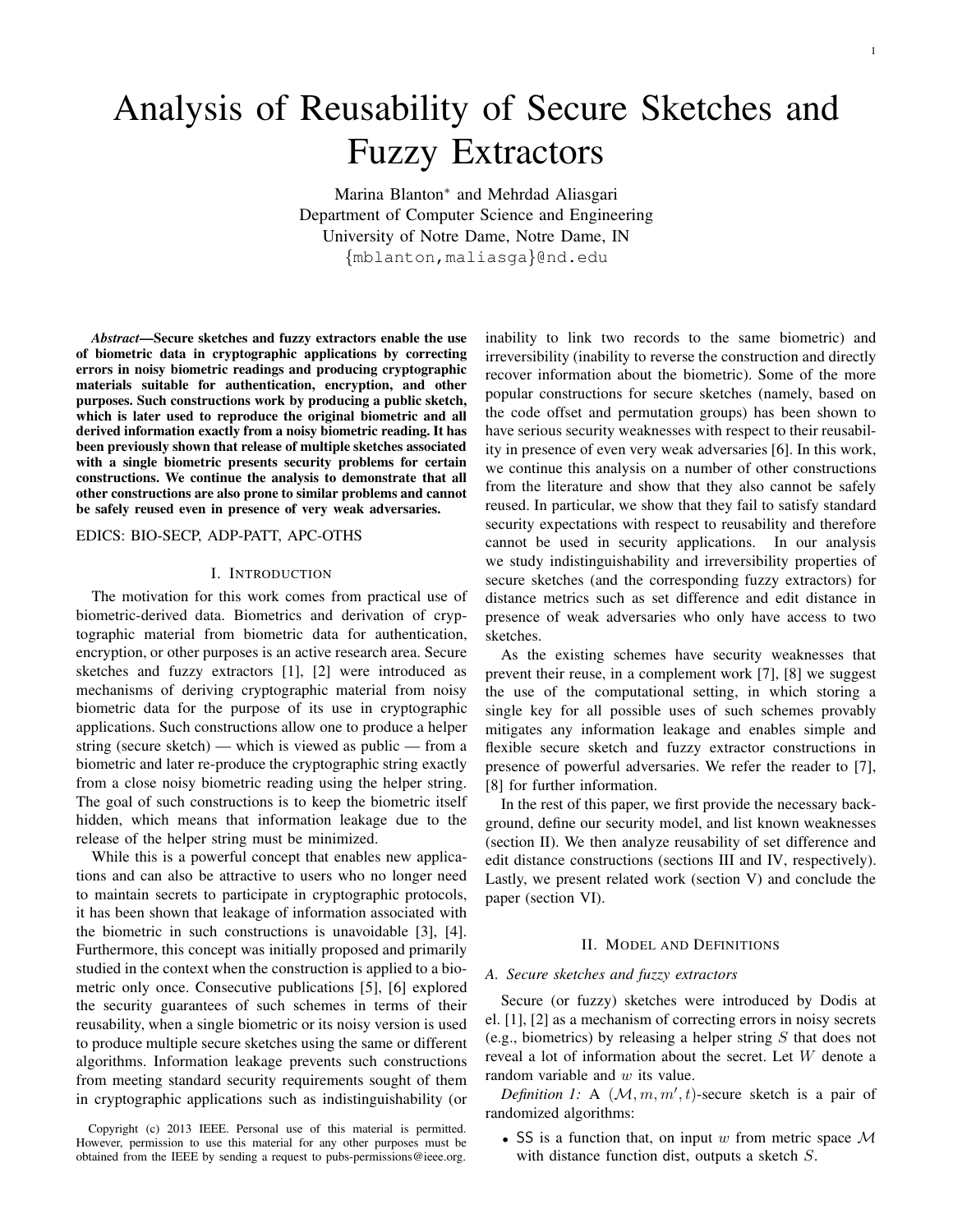• Rec is a function that, on input  $w' \in \mathcal{M}$  and  $S = SS(w)$ ,

recovers and outputs the original w if  $dist(w, w') \leq t$ . Security of a secure sketch is evaluated in terms of entropy of W before,  $m$ , and after,  $m'$ , releasing the string  $S$ , i.e., the entropy loss  $m - m'$  associated with making S public.

The predictability of a random variable W is  $\max_w \Pr[W =$ w], and the *min-entropy* (which can be viewed as the "worst-case" entropy) of W is defined as  $H_{\infty}(W)$  =  $-\log \max_w \Pr[W = w]$ . Now, if W and S are two random possibly correlated variables, releasing that the value of  $S$  was  $s$  will affect predictability of  $W$ , and the predictability becomes  $\max_w \Pr[W = w | S = s]$ . On average (over all choices of  $S$ ), the success in predicting  $W$  is  $\mathbb{E}_{s \leftarrow S}[\max_{w} \Pr[W = w | S = s]]$  (i.e., this is the average case for S and the worst case for W). Then the *average*  $min\text{-entropy}$  of W given S is defined as the logarithm of the above  $H_{\infty}(W|S) = \log \mathbb{E}_{s \leftarrow S}[\max_{w} \Pr[W = w|S = s]].$  We obtain that for any W with  $H_{\infty}(W) \geq m$  the probability of guessing W after observing S is at most  $1/2^{-m'}$ , where  $m' \leq H_{\infty}(W|S)$ , i.e., the entropy loss due to release of S is  $m - m'$  (and is unavoidable).

Secure sketches have been constructed for different types of metric spaces M, for which the distance function dist $(a, b)$  is defined for all  $a, b \in \mathcal{M}$ .

*Fuzzy extractors* allow one to extract randomness from w (to use it as cryptographic material) and later reproduce it exactly using  $w'$  close to the original  $w$ .

*Definition 2:* A  $(M, m, m', t, \epsilon)$ -fuzzy extractor is a pair of algorithms:

- Gen is a function that, on input  $w \in \mathcal{M}$ , outputs extracted random string  $R$  and a helper string  $P$ .
- Rep is a function that, on input  $w'$  and  $P$ , reproduces and outputs R that was generated using  $Gen(w)$  if  $dist(w, w') \leq t.$

The security requirement is such that, for any  $W$  of minentropy m, the *statistical distance* between the distribution of  $R$  and the uniform distribution of strings of the same length is no greater than  $\epsilon$ , even after observing the helper data P. The statistical distance between probability distributions  $X$  and  $Y$ is defined as  $SD(X, Y) = \frac{1}{2} \sum_a |Pr(X = a) - Pr(Y = a)|$ .

A fuzzy extractor can be built from a secure sketch using the following generic construction given in [1]:

 $Gen(w)$ :

- 1) Execute  $S \leftarrow SS(w; r_1)$ , where  $r_1$  explicitly denotes random coins used by SS (if any).
- 2) Use a strong extractor Ext to extract a random string  $R$ from w, i.e.,  $R \leftarrow \text{Ext}(w; r_2)$ , where  $r_2$  denotes random coins used by Ext.
- 3) Output public  $P = (S, r_2)$  and secret R.

 $\mathsf{Rep}(w', P = (S, r_2))$ 

- 1) Execute  $w \leftarrow \text{Rec}(w', S)$ . If Rec fails (i.e., when  $dist(w, w') > t$  such that  $S = SS(w)$ , stop.
- 2) Extract R from w using  $r_2$  as  $R \leftarrow \text{Ext}(w, r_2)$  and output R.

Strong extractors [9], [10] have been well studied and can extract at most  $m-2\log(\frac{1}{\epsilon})+O(1)$  nearly random bits (where

m is min-entropy of W and  $\epsilon$  is the fuzzy extractor's security parameter). One such construction uses universal hash function and extracts  $m - 2\log(\frac{1}{\epsilon}) + 2$  random bits. Thus, entropy loss of  $2\log(\frac{1}{\epsilon}) + 2$  is in addition to the entropy loss due to the release of a sketch S. If a strong extractor is modeled as a random oracle, there is no additional entropy loss.

Many constructions utilize error-correcting codes. A code C is a subset of K elements  $\{w_0, \ldots, w_{K-1}\}$  of M. The minimum distance of C is the smallest  $d$  such that  $\textsf{dist}(w_i, w_j) \geq d$ for all  $i \neq j$ , which implies that the code can detect up to  $d-1$ errors; and the error-correcting distance is  $t = |(d-1)/2|$ .

A linear error-correcting code C over field  $\mathbb{F}_q$  is a kdimensional linear subspace of the vector space  $\mathbb{F}_q^n$  which uses Hamming distance as the metric, and is denoted as  $(n, k, t)_{\mathbb{F}_q}$ . code. For any linear code C, an  $(n - k) \times n$  parity-check matrix H projects any vector  $v \in \mathbb{F}_q^n$  to the space orthogonal to  $C$ . This projection is called the syndrome and denoted by  $syn(v) = Hv$ . Then  $v \in C$  iff  $syn(v) = 0$ . The syndrome contains all information necessary for decoding. That is, when codeword c is transmitted and noisy  $w = c + e$  is received,  $syn(w) = syn(c) + syn(e) = 0 + syn(e)$ , where syn(e) can be used to determine the error pattern e.

Secure sketch constructions for the Hamming distance (e.g., the code-offset construction) have been most heavily analyzed (see, e.g., [5], [6]). Also, the permutation-based construction, which is applicable to any transitive metric, has been sufficiently analyzed in [6], [5]. For that reason, in this work we concentrate on constructions specific to other distance metrics, specifically the set difference and the edit distance. Recall that while the Hamming distance is used for biometric data such as iris codes, the set difference is employed for fingerprints and the edit distance is relevant to DNA comparisons.

#### *B. Constructions for set difference*

This distance metric is defined as symmetric difference between two unordered sets w and w', denoted by  $w\Delta w'$ , as dist $(w, w') = w\Delta w' = \{x \in w \cup w' \mid x \notin w \cap w\}$ . Throughout this work, we use notation  $a \stackrel{R}{\leftarrow} A$  to denote that the value of  $a$  is chosen uniformly at random from the set  $A$ .

*1) Fuzzy vault:* The fuzzy vault scheme designed by Juels and Sudan [11] can be used as a secure sketch when the biometric data is comprised of unordered elements  $w =$  $\{w_1, \ldots, w_s\}$  (e.g., minutiae points in fingerprints). The main idea is to disguise the points in  $w$  by adding a large number of *chaff points*. The genuine points then carry information that allows  $w$  to be reconstructed from its noisy version  $w'$ . In what follows, we assume that  $t \in [1, s]$  and  $r \in [s + 1, n]$ are system-wide parameters, where  $n$  is the set of all possible points or the universe. Work is over field  $\mathbb{F}_n$ , where *n* is a prime power.

To compute  $SS(w)$ :

- 1) Choose a random polynomial  $p(\cdot)$  of degree at most s −  $t-1$  over  $\mathbb{F}_n$ .
- 2) For each  $w_i \in w$ , let  $x_i = w_i$  and  $y_i = p(x_i)$ .
- 3) Choose  $r-s$  distinct points  $x_{s+1}, \ldots, x_r$  at random from  $\mathbb{F}_n \setminus w$  and set  $y_i \stackrel{R}{\leftarrow} \mathbb{F}_n \setminus \{p(x_i)\}\)$  for  $i = s + 1, \ldots, r$ .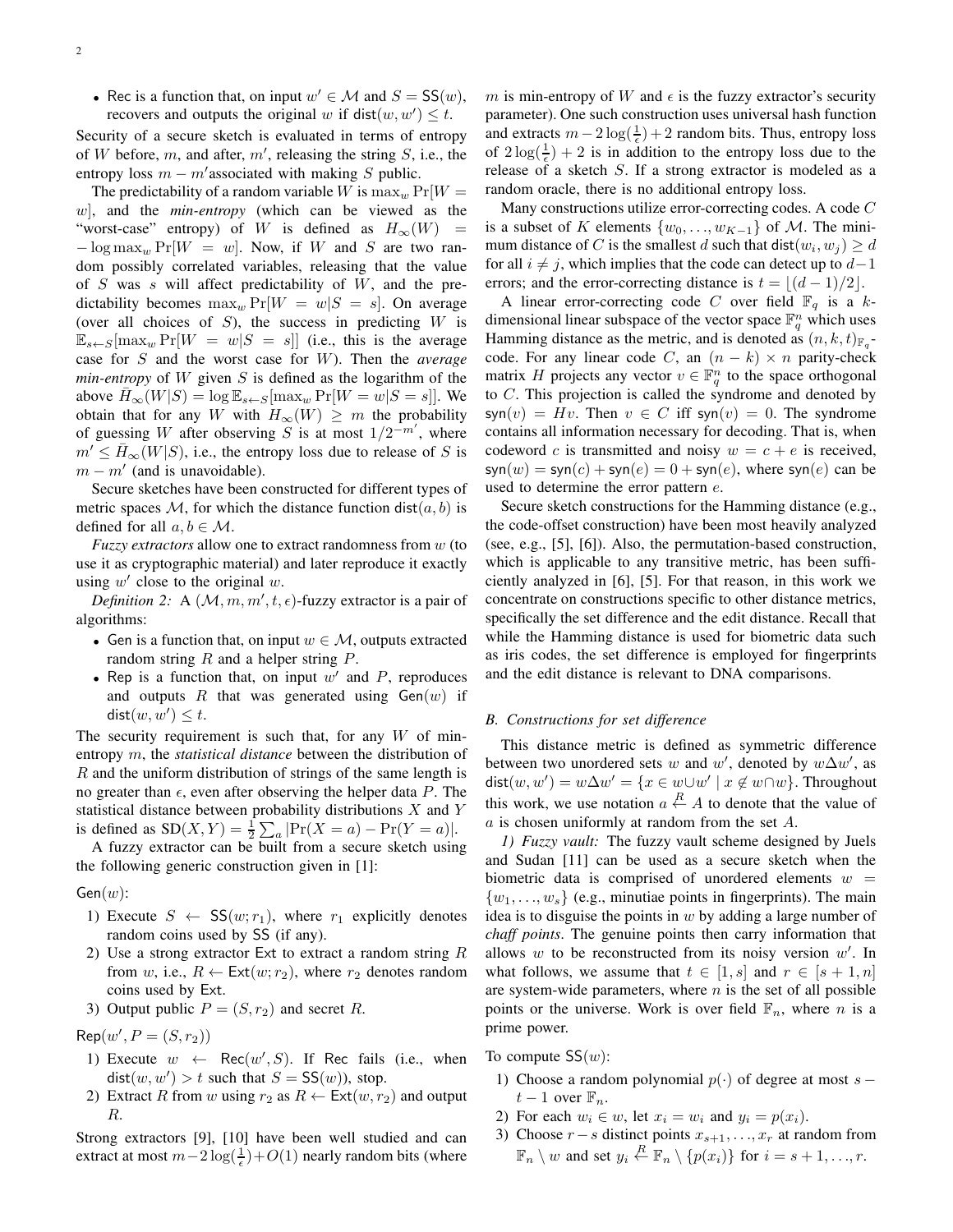4) Output  $SS(w) = \{(x_1, y_1), \ldots, (x_r, y_r)\}\)$  sorted by the value of  $x_i$ 's.

To compute  $\text{Rec}(w', S = (x_1, y_1), \dots, (x_r, y_r))$ :

- 1) Create the set D of pairs  $(x_i, y_i)$  such that  $x_i \in w'$ .
- 2) Run Reed-Solomon decoding on D to recover the polynomial  $p(\cdot)$ .
- 3) Output s points of the form  $(x_i, p(x_i))$  from S.

Privacy of the biometric depends on the number and distribution of points in  $S$  (i.e., the difficulty of identifying the original points and the number of spurious polynomials created by the chaff points). The entropy loss due to the release of  $S$  is determined in [1] to be upper bounded by  $t \log n + \log {n \choose r} - \log {n-s \choose r-s} + 2.$ 

*2) Improved fuzzy vault:* Dodis et al. [2] observed that the polynomial in the above construction does not need to be random, which allows for a secure sketch with significantly lower entropy loss, namely  $t \log n$ .

To compute  $SS(w)$ :

- 1) Compute unique monic polynomial  $p(x) = \prod_{w_i \in w} (x$  $w_i$ ) of degree s.
- 2) Output the coefficients of  $p(.)$  of degree  $s 1$  down to  $s - t$ , which will form  $SS(w) = (c_{s-1}, \ldots, c_{s-t}).$

To compute  $\text{Rec}(w', S = (c_{s-1}, \ldots, c_{s-t}))$ :

- 1) Create a new polynomial  $p_{\text{high}}$  of degree s that shares the top  $t + 1$  coefficients with  $p(\cdot)$ , i.e.,  $p_{\text{high}}(x) = x^s +$  $\sum_{i=s-t}^{s-1} c_i x^i.$
- 2) Evaluate  $p_{\text{high}}$  on points of w' to obtain pairs  $(a_1, b_1)$ ,  $\ldots$ ,  $(a_s, b_s)$ .
- 3) Use Reed-Solomon decoding to find a polynomial  $p_{\text{low}}$ of degree  $s - t - 1$  such that  $p_{\text{low}}(a_i) = b_i$  for at least  $s - t/2$  values of  $a_i$ 's. If none can be found, output fail.
- 4) Output the roots of the polynomial  $p_{\text{high}} p_{\text{low}}$ .

*3) Pinsketch:* This next construction works when the universe size  $n$  is large (or could not be enumerated) and thus all computation is polynomial in  $\log n$ . Pinsketch also allows the biometric  $w$  to have a variable number of points, which makes the construction particularly attractive. In what follows, support supp $(w)$  is used as an alternative representation of small weight  $w$  by listing the positions at which it is nonzero. This allows decoding complexity to be a function of  $\log n$  instead of n.

To compute  $SS(w)$ :

1) Let 
$$
s_j = \sum_{w_i \in w} (w_i)^j
$$
 (in  $\mathbb{F}_{2^\lambda}$  where  $n = 2^\lambda - 1$ ).  
2) Output  $SS(w) = (s_1, s_3, \dots, s_{2t-1})$ .

To compute  $\text{Rec}(w', S = (s_1, s_3, \ldots, s_{2t-1}))$ :

- 1) Compute  $SS(w') = (s'_1, s'_3, \ldots, s'_{2t-1}).$
- 2) Let  $\sigma_i = s'_i s_i$  and compute supp $(v)$  such that syn $(v)$  =  $(\sigma_1, \sigma_3, \ldots, \sigma_{2t-1})$  and  $|\textsf{supp}(v)| \leq t$ .
- 3) If dist $(w, w') \leq t$ , then supp $(v) = w \Delta w'$ ; therefore, output  $w = w' \Delta \text{supp}(v)$ .

This construction uses BCH codes (which are linear) and results in entropy loss of  $t \log(n + 1)$ .

## *C. Constructions for edit distance*

Now  $w$  and  $w'$  are strings of arbitrary lengths over some alphabet and the distance between  $w$  and  $w'$  is defined as the smallest number of character insertions and deletions that transform  $w$  into  $w'$ .

To the best of our knowledge, the only known constructions for the edit distance first use an embedding of the edit distance metric into a transitive metric (e.g., the Hamming distance) of larger dimension and apply a secure sketch construction to the target metric. A construction for the edit distance then can proceed as follows:

To compute  $SS(w)$ :

- 1) Embed  $w$  into  $v$  in a transitive metric space (the Hamming distance or set difference) as  $v = f(w)$ .
- 2) Compute and output  $SS(v) = syn(v)$ .

To compute  $\text{Rec}(w', S)$ :

- 1) Embed  $w'$  into  $v'$  in a transitive metric space.
- 2) Execute  $v = \text{Rec}(v', S)$  and output the reverse embedding of  $v \, w = f^{-1}(v)$ .

The entropy loss of this construction depends on the properties of the embedding and the secure sketch scheme in the target metric. When  $f^{-1}$  is not efficiently computable, the output of an additional function  $q(w)$  can be stored in S which helps in recovering  $w$  from  $v$ .

#### *D. Security notions*

The original security definitions of secure sketches and fuzzy extractors quantify information leakage about the biometric due to the release of public helper data and ensure that the output of fuzzy extractors is indistinguishable from random. They were formulated for a single instance of a secure sketch or fuzzy extractor in isolation [1]. Consecutive literature [5], [6] considered a stronger (and more realistic) adversarial model where such constructions can be invoked multiple times and therefore the security guarantees must hold when the constructions are reused. Furthermore, the power granted to the adversary can greatly differ. In this work we use weak adversaries to analyze existing constructions, i.e., to show that they do not provide sufficient security guarantees even in presence of weak adversaries. In a nutshell, a weak adversary is given two secure sketches and tries to determine whether they were produced using the same biometric (distinguishability) and what that biometric was (reversibility), while in a stronger adversarial model the adversary might be able to adaptively ask for secure sketches and private key that fuzzy extractors output.

Let  $t$  be the maximum amount of errors that the biometric system can tolerate. We define  $\Delta_t$  to be the set of all perturbation functions that represent differences in sampling biometric data; we then have  $\Delta_t = \{ \delta : \mathcal{M} \to \mathcal{M} \text{ such that }$  $dist(w, \delta(w)) \leq t$ . In this work, we only define a security game for weak adversaries with access to public sketches. A solution that we propose in [7], [8], however, is shown secure in presence of strong adversaries. Two security properties for weak adversaries defined in [6] are sketch indistinguishability and irreversibility.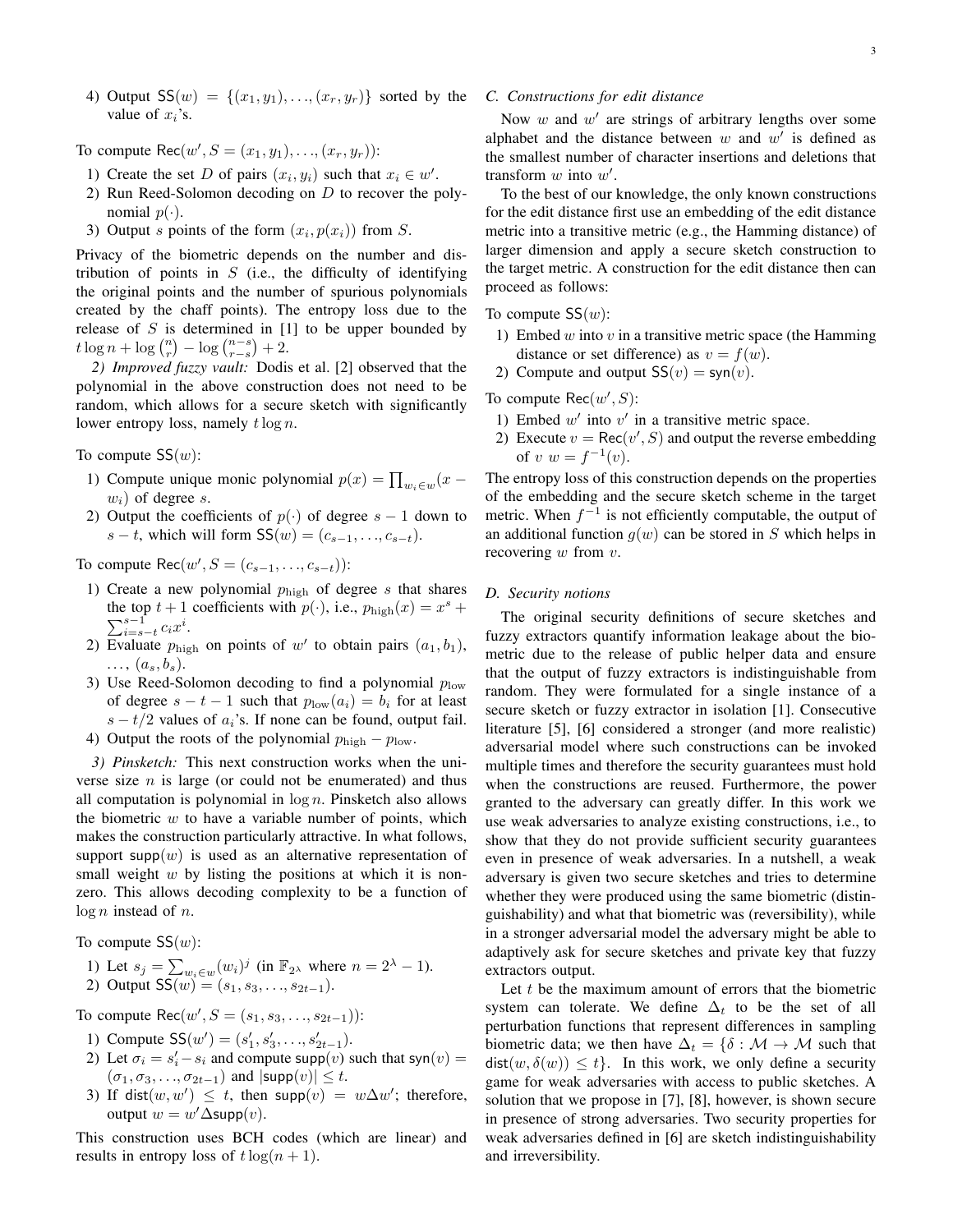#### *2-Indistinguishability game* ([6]):

- 1) The challenger chooses a random variable  $W \in \mathcal{M}$  and samples it to obtain  $w \in \mathcal{M}$ . The challenger computes  $S_1 = SS(w)$  and gives  $S_1$  to adversary A.
- 2) The challenger chooses a bit b at random. If  $b = 1$ , the challenger chooses  $\delta \stackrel{R}{\leftarrow} \Delta_t$ , and produces a related biometric  $w' = \delta(w)$ . Otherwise, if  $b = 0$ , the challenger samples  $W$  to obtain a different biometric  $w'$ . The challenger then computes  $S_2 = SS(w')$  and gives  $S_2$  to A.
- 3) The adversary  $A$  eventually produces a bit  $b'$  and wins if  $b'=b.$

The adversary  $A$ 's advantage in the above game is defined as:

$$
Adv_{\mathcal{A}}^{\text{ind}} = 2 \left| Pr[b' = b] - \frac{1}{2} \right| = 2 \left| Pr[b' \neq b] - \frac{1}{2} \right|
$$

*Definition 3:* An  $(M, m, m', t)$ -secure sketch (SS, Rec) is  $\epsilon$ -indistinguishable in  $\Delta_t$  if for any adversary A it holds that Adv<sup>ind</sup>  $\leq \epsilon$ , and the secure sketch is reusable when  $\epsilon$  is negligible.

The irreversibility property of secure sketch constructions means that an adversary who obtains access to multiple sketches which have been generated from the same noisy input is unable to recover the original input. The sketches could be generated using different sketching functions, and this is what the irreversibility game below models. The adversary's goal is then to recover the original input. For the purposes of this game, we define a family  $\mathcal{F} = \{(\mathsf{SS}_i, \mathsf{Rec}_i)\}\$  of  $(\mathcal{M}, m, m_i', t_i)$ -secure sketches.

*Irreversibility game* ([6]):

- 1) The challenger chooses a random variable  $W \in \mathcal{M}$  and samples it to obtain  $w \in \mathcal{M}$ . The challenger chooses  $(SS_{i_1}, Rec_{i_1})$  at random from F, computes  $S_1 = SS_{i_1}(w)$ and gives  $S_1$  to  $A$ .
- 2) The challenger chooses  $\delta \stackrel{R}{\leftarrow} \Delta_t$ , where  $t = \min\{t_i\}$ , and  $(SS_{i_2}, Rec_{i_2})$  at random from  $\mathcal{F} \setminus \{(SS_{i_1}, Rec_{i_1})\}.$ The challenger produces a related biometric  $w' = \delta(w)$ , computes  $S_2 = SS(w')$  and gives  $S_2$  to A.
- 3) The adversary eventually produces output  $\hat{w} \in \mathcal{M}$  and wins if  $\hat{w} = w$ .

Note that requiring the adversary to produce  $w$  is equivalent to requiring it to produce  $w'$ , since knowledge of one of them is equivalent to knowledge of both in presence of sketches  $S_1$ and  $S_2$ .

The adversary  $A$ 's advantage in the above game is:

$$
\mathsf{Adv}^{\mathsf{irrev}}_{\mathcal{A}} = \frac{2^{\min(m'_{i_1}, m'_{i_2})}}{2^{\min(m'_{i_1}, m'_{i_2})}-1} \left|\Pr[\hat{w} = w] - \frac{1}{2^{\min(m'_{i_1}, m'_{i_2})}}\right|.
$$

*Definition 4:* A family  $\mathcal F$  of  $(\mathcal M, m, m'_i, t_i)$ -secure sketches  $\{(\mathsf{SS}_i, \mathsf{Rec}_i)\}\$ is  $\epsilon$ -irreversible in  $\Delta_t$  if for any adversary A it holds that  $\text{Adv}_{\mathcal{A}}^{\text{irrev}} \leq \epsilon$ , and the family is just irreversible when  $\epsilon$  is negligible.

#### *E. Known Privacy Weaknesses*

Simoens et al. [6] show that two popular secure sketch constructions – namely, the code offset construction with a linear error-correcting code (i.e., the syndrome construction) and the construction based on permutation groups – do not withstand the requirements of indistinguishability and irreversibility. In other words, the adversary can win such experiments with overwhelming probability. The former construction is applicable to the Hamming distance metric (and is among the most popular and widely studied schemes) and the latter can be used for any transitive distance metric. For that reason, in this work we concentrate on the analysis of schemes for other distance metrics (namely, set difference and edit distance), some of which are related to the previously analyzed constructions.

## III. ANALYSIS OF SET DIFFERENCE CONSTRUCTIONS

## *A. Fuzzy vault*

*1) Attacking indistinguishability:* Before proceeding with the analysis, we note that the basic idea for the strategy in attacking the fuzzy vault scheme when two or more sketches are available – computing the intersection of the points – is straightforward and is not new. This attack appeared in [12], [13], [14]. Our analysis is different from what has been done before because all previous publications assume that given sketches are related and proceed with identifying original points. Our work, however, assumes a significantly weaker (and perhaps more realistic) adversary that would like to determine if two given sketches are related or not, which is a much more difficult task. Therefore, we present a rigorous new analysis that shows weaknesses of the scheme even in the presence of the weakest adversary.

The adversary receives two secure sketches  $S_1$  =  $\{(x_1, y_1), \ldots, (x_r, y_r)\}\$ and  $S_2 = \{(x'_1, y'_1), \ldots, (x'_r, y'_r)\}\$ , and the adversary's goal is to determine the coin flip, i.e., whether the biometrics w and w' are related or not. Let  $\pi_x(S_i)$  denote projection of  $S_i$  onto the x-axis, i.e.,  $\pi_x(S_1) = \{x_1, \ldots, x_r\}$ and  $\pi_x(S_2) = \{x'_1, \ldots, x'_r\}$ . The idea behind the attack strategy here is to compute the intersection of  $\pi_x(S_1)$  and  $\pi_x(S_2)$  and use its size to make a distinction between related and unrelated biometrics. Related sketches will overlap in at least  $s - t$  original biometric points, while unrelated sketches will have fewer original biometric points overlap. In addition, a number of chaff points in  $\pi_x(S_1)$  can collide with chaff points in  $\pi_x(S_2)$  or points in  $w' \setminus (w \cap w')$  (similarly, points from  $w \setminus (w \cap w')$  can collide with chaff points in  $\pi_x(S_2)$ ). Thus, the size of  $\pi_x(S_1) \cap \pi_x(S_2)$  follows a certain distribution, but the expected overlap size is larger for related sketches. Before presenting the exact attack strategy, we analyze the properties of such a distribution.

Let  $\alpha = |w \cap w'|$  denote the number of biometric points in the intersection, i.e.,  $\alpha \geq s - t/2$  for related biometric samples and  $\alpha \leq s - t/2 - 1$  otherwise. Let  $a = r - \alpha$  and  $b = n - \alpha$ , i.e., a is the number of sketch points that do not correspond to the overlapping biometric points and  $b$  is the overall space for such points. As customary in the literature, we assume that the biometric points of  $w$  are distributed uniformly at random in the space; the chaff points are also drawn uniformly at random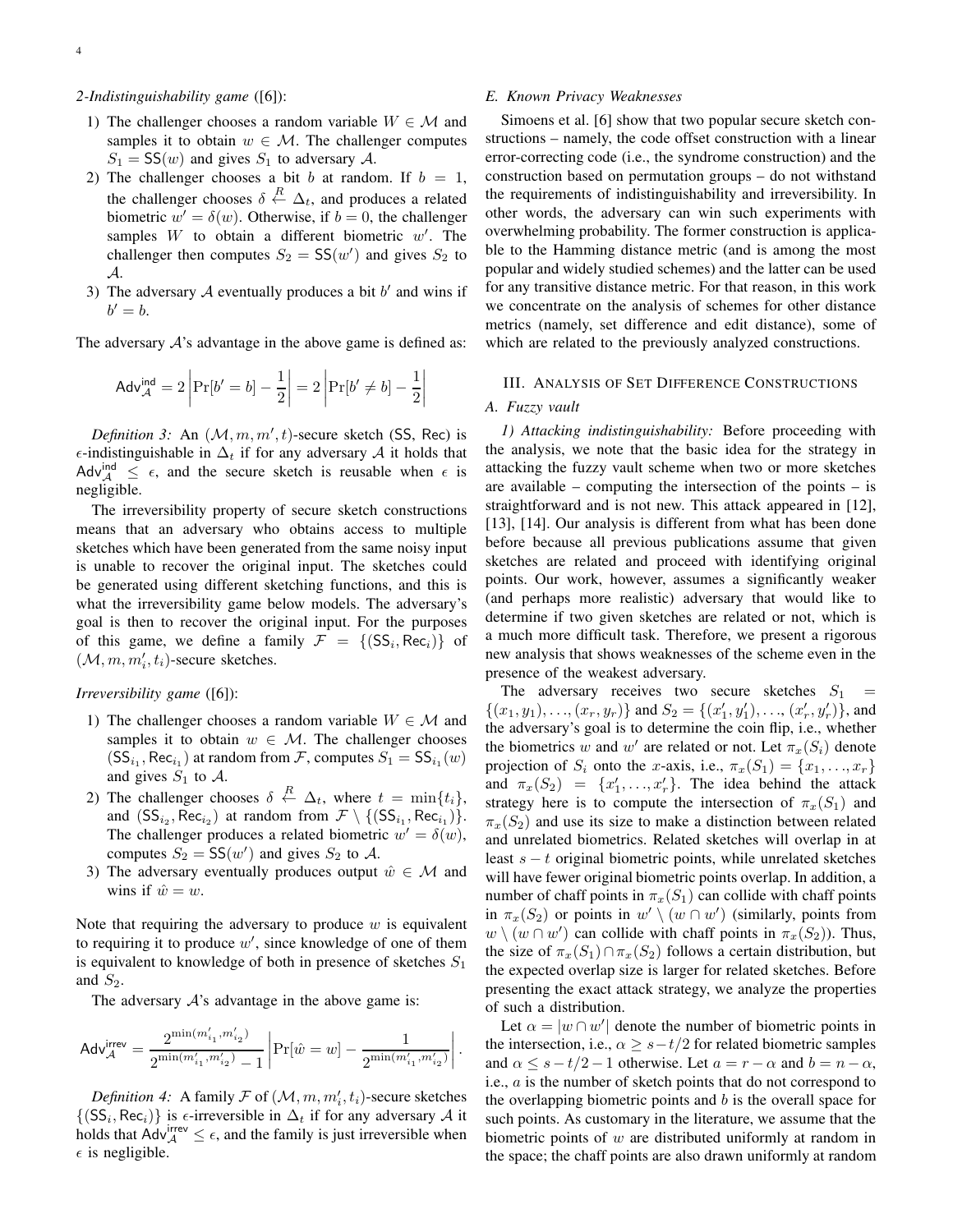from the remaining space. Then to determine how many points from  $S'_1 = \pi_x(S_1) \setminus (w \cap w')$  will collide with points from  $S'_2 = \pi_x(S_2) \setminus (w \cap w')$ , suppose there are  $b = n - \alpha$  bins and points from  $S'_1$  occupy  $a = r - \alpha$  of them, i.e., there are  $a$  random bins with a ball in them. We now throw another  $a$ balls (i.e., points from  $S'_2$ ) into the bins without replacement and count the number of bins with two balls in them (i.e., if a bin has two balls, it is removed, so that no bin has more than two balls; this is dictated by the requirement that all  $r$ points in a sketch are different). The above can be modeled as hypergeometric experiment.<sup>1</sup> Let  $X$  be a random variable that corresponds to the number of collisions in  $\pi_x(S_1)$  and  $\pi_x(S_2)$ (i.e, its size is  $|(\pi_x(S_1) \cap \pi_x(S_2)) \setminus (w \cap w')|$ ). We obtain:

$$
\Pr[X=k] = \binom{a}{k} \binom{b-a}{a-k} / \binom{b}{a} \tag{1}
$$

where  $X$  can take values between 0 and  $a$ . The mean value of this distribution is  $E[X] = a \cdot \frac{a}{b}$ .

This analysis leads to the attack strategy given in Figure 1, where the value of  $\beta$  is set to  $E[X]$  for two related biometrics w and w' with the largest distance, i.e., with  $\alpha = s - t/2$ .

Let  $\alpha_{\text{auth}}$  denote a random variable corresponding to the distribution of  $|w \cap w'|$  when w and w' are related (authentic), and  $\alpha_{\text{imp}}$  denote a random variable corresponding to the size of such overlap when  $w$  and  $w'$  are unrelated (impostor). The adversary has the smallest probability of distinguishing between authentic and impostor sketches when the values of  $\alpha_{\text{auth}}$  and  $\alpha_{\text{imp}}$  are as close as possible, i.e,  $\alpha_{\text{auth}} = s - t/2$ and  $\alpha_{\text{imp}} = s - t/2 - 1$ . According to the indistinguishability definition, we have  $\text{Adv}_{\mathcal{A}}^{\text{ind}} = 2 \left| \Pr[b' = b] - \frac{1}{2} \right|$ . If we let  $X_1$  denote the random variable distributed according to the hypergeometric distribution above with  $\alpha_1 = s - t/2$  and  $X_2$ denote a similar random variable with  $\alpha_2 = s - t/2 - 1$ , we obtain that the adversary is successful with at least the following probability:

$$
\Pr[b' = b] = \Pr[b' = 1 | b = 1] \Pr[b = 1] \tag{2}
$$
\n
$$
+ \Pr[b' = 0 | b = 0] \Pr[b = 0]
$$
\n
$$
\geq \frac{1}{2} (\Pr[X_1 \geq z - \alpha_1] + \Pr[X_2 < z - \alpha_2])
$$
\n
$$
= \frac{1}{2} (\Pr[X_1 \geq \beta] + \Pr[X_2 < \beta + 1])
$$
\n
$$
= \frac{1}{2} \left( \sum_{i=\beta}^{r-s+t/2} \frac{\binom{r-s+t/2}{i} \binom{n-r}{r-s+t/2-i}}{\binom{n-s+t/2}{r-s+t/2}} + \sum_{i=0}^{\beta} \frac{\binom{r-s+t/2+1}{i} \binom{n-r}{r-s+t/2+1-i}}{\binom{n-s+t/2+1}{r-s+t/2+1}} \right).
$$
\n(2)

We obtain the following result:

*Claim 1:* The advantage  $\text{Adv}_{\mathcal{A}}^{\text{ind}}$  of adversary  $\mathcal{A}$  in the 2indistinguishability game for the fuzzy vault scheme  $SS(w)$ ,  $Rec(w', S))$  with w consisting of s elements from  $\mathbb{F}_n$ , a sketch S consisting of r points, and  $dist(w, w') \leq t$  required for

On input sketches 
$$
S_1 = (x_1, y_1), \ldots, (x_r, y_r)
$$
 and  $S_2 = (x'_1, y'_1), \ldots, (x'_r, y'_r)$ :\n1) Compute  $\pi_x(S_1)$ ,  $\pi_x(S_2)$ , and  $z = |\pi_x(S_1) \cap \pi_x(S_2)|$ .\n2) Let  $\beta = \lfloor (r - s + t/2)^2 / (n - s + t/2) \rfloor$ .\n3) If  $z \geq (s - t/2 + \beta)$ , output 1, otherwise, output 0.

Fig. 1. Attacking indistinguishability of fuzzy vault scheme.

reconstruction is:

$$
\mathsf{Adv}_{\mathcal{A}}^{\mathsf{ind}} \ge \bigg| \sum_{i=\beta}^{u} \frac{\binom{u}{i} \binom{n-r}{u-i}}{\binom{n-s+t/2}{u}} + \sum_{i=0}^{\beta} \frac{\binom{u+1}{i} \binom{n-r}{u+1-i}}{\binom{n-s+t/2+1}{u+1}} - 1 \bigg|
$$

where  $\beta = \frac{(r-s+t/2)^2}{(n-s+t/2)}$  and  $u = r-s+t/2$ .

The probability of success  $Pr[b' = b]$  and advantage Adv<sup>ind</sup> can be easily computed for a given set of parameters  $n, r, s$ , and  $t$ . In reality, each parameter  $n$ ,  $s$ ,  $t$ , and  $r$  has limitations placed on it by the behavior of the actual biometric data. In particular, Clancy et al. [15] study applicability of the fuzzy vault construction to fingerprint data and determine optimal parameters to use in order to achieve adequate resistance of the construction against brute force search (when an adversary is given a sketch and tries to determine sensitive information by searching through polynomials). While the fuzzy vault construction was not used exactly as a secure sketch in [15] and was generalized, we nevertheless obtain information about the parameters that would be used for fingerprint data.

The field  $\mathbb{F}_{n^2}$ , for prime p, is used for representing fingerprint features in 2-D and the value of  $p$  is set to 251 giving us  $n = 251<sup>2</sup> = 63001$  (this value of p also provides many choices for the decoding algorithm). The number of biometric points in a fingerprint is often in the range 20–50 (this value can greatly vary based on the equipment used and quality of data). Using the analysis and empirical data from [15], [16] as guidelines for achieving good distinguishing capability, low error rate, and difficulty of brute force attack on the fuzzy vault scheme, we set  $s = 30$  and  $t = 16$ . Finally, the value of r is constrained in that the complexity of decoding for legitimate users can grow as  $r$  increases (this is caused by spurious polynomials introduced by the chaff points). In particular, at the decoding time, when a legitimate user computes  $w' \cap \pi_x(S)$ , where  $S = SS(w)$ , the decoding complexity can grow when points from  $w' \setminus (w' \cap w)$  coincide with chaff points in S. Since  $|w' \setminus (w' \cap w)| \leq t/2$  for legitimate users, we can model this as another hypergeometric experiment which now consists of throwing  $t/2$  points in  $b = n - s + t/2$  bins, where  $a = r - s + t/2$  bins already have a ball in them. We then want  $r$  to be such that the expected (integer-valued) number of collisions  $\frac{t}{2} \cdot \frac{a}{b}$  is zero.

Figure 2 plots the adversary's advantage  $\text{Adv}_{\mathcal{A}}^{\text{ind}}$  for the above parameters  $n$ ,  $s$ , and  $t$  as a function of  $r$  near the suggested in [15] value of  $r$  of about 300. As evident from the figure, the advantage is significant even in the worst (for the adversary) case when only one extra overlapping point separates authentic data from impostor. The jumps in the plot correspond to the places where the (integer-valued) mean of the distribution increases by 1.

<sup>&</sup>lt;sup>1</sup>When  $a \ll b$ , the requirement that we sample without replacement can be dropped and the result modeled as a simpler binomial experiment. In this application, however,  $a$  in general is not guaranteed to be much smaller than b.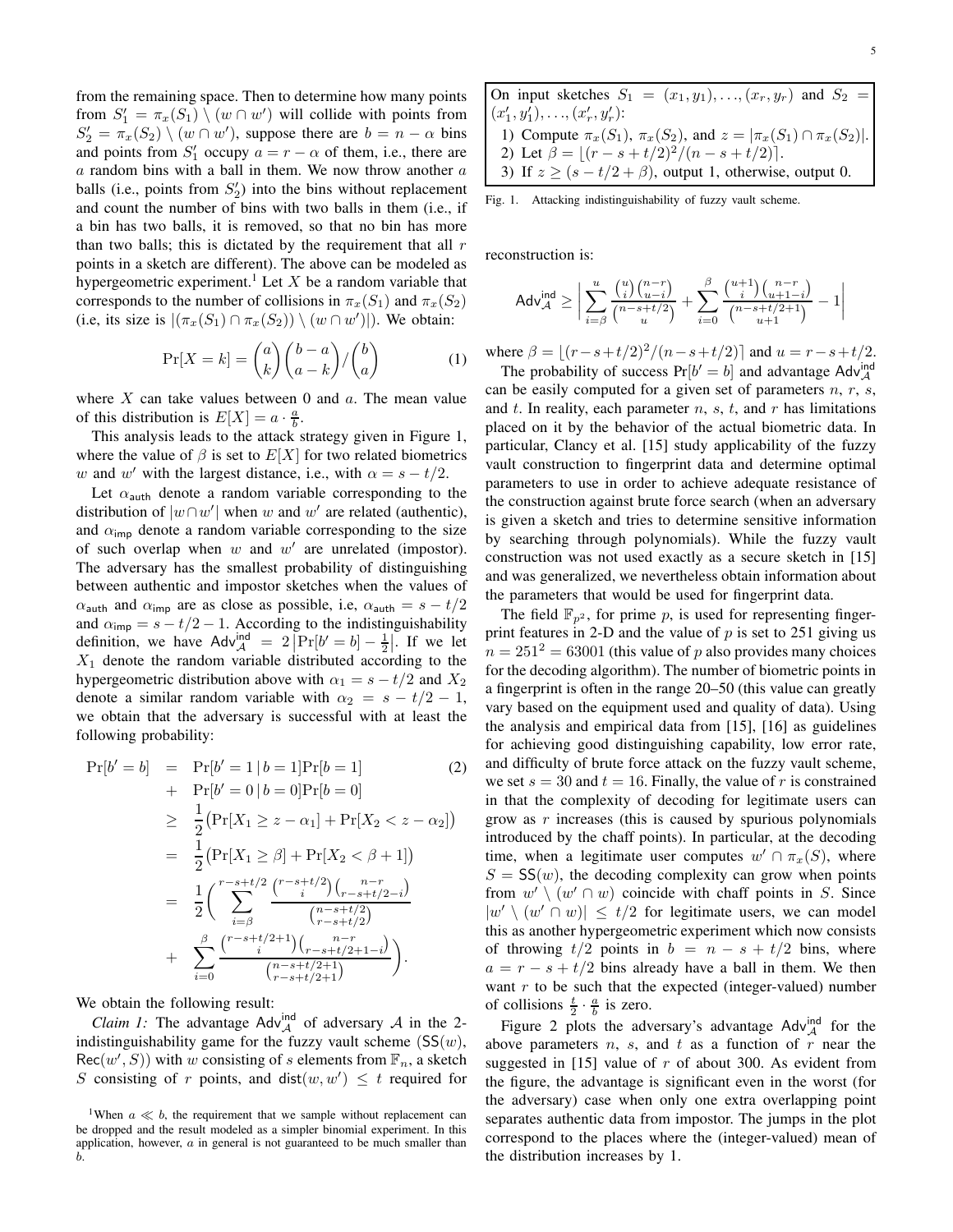

Fig. 2. Adversary advantage Adv<sup>ind</sup> with parameters  $n = 251^2$ ,  $s = 30$ ,  $t = 16$ , and varying r.

In practice, the above model is more complex due to the need of quantizing the data and the ability to handle white noise (small differences in the positions of the feature points). As a result, this imposes a maximum packing density of points in the vault. In particular, points normally cannot be placed very close to other points, but given the acceptable distance d, they can lie anywhere in the space as long as they are at least distance  $d$  from other points. This means that the total number of elements r in a sketch cannot exceed  $\frac{4\rho p^2}{d^2\pi}$  with packing density  $\rho$  (i.e., packing non-overlapping circles of radius  $d/2$ ). The optimal density for packing circles is unachievable and instead [15] gives  $\rho \approx 0.45$  in which case the packing is guaranteed to be random. When, for instance,  $p = 251$ ,  $d =$ 10, and  $\rho = 0.45$ ,  $r \leq 361$ .

Relating this point placement constraint to our problem of estimating the adversary's advantage in distinguishing related and unrelated sketches, we as before assume that  $\alpha$  genuine points overlap. While a point can overlap with more than one other points, it is considered a match only with one of them (often the closest), and the remaining points can still overlap (and be considered a match) with other points. When packing non-overlapping balls in the area, the radius of each ball is  $d/2$ . When, however, computing the useful area, where points can be placed given a number of points already in the area, we have that a point cannot land within the distance d of another point and for that reason we model existing points as balls of radius  $d' = d - \delta$  for some negligibly small  $\delta$ .

The above means that two points within (Euclidean) distance of less than  $d$  from each other will be considered a match even if their positions differ. We can then take this modification into account and recompute the adversary's advantage assuming that each point occupies an area of radius  $d' = d - \delta < d$ . Then to determine the number of collisions caused by the chaff points (as in equation 1), we need to compute the space in which such points land. Given  $\alpha = |w \cap w'|$  overlapping biometric points, they occupy an area between  $\alpha \cdot CA(d')$  and  $\alpha \cdot 2CA(d')$ , where  $CA(r) = \pi r^2$ represents the circle area of radius  $r$ . Fortunately, we can estimate such an area more precisely as follows. Because the points are always placed at discrete locations, for any particular value of  $d$ , it is not difficult to compute the average area occupied by two overlapping balls of radius  $d'$ . Let  $D_d = \{ (i, j) \mid i = 0, \ldots, d - 1, j = 1, \ldots, d - 1 \text{ and }$  $\sqrt{i^2 + j^2} < d$ . This set represents relative coordinates of a



Fig. 3. The ratio of the average area covered by two overlapping points to the area of two circles of diameter  $d' \approx d$ .

quarter of all points (excluding the perfect overlap) that would cause two points to overlap. Then the average area occupied by two overlapping balls of radius  $d'$  is:

$$
\mathsf{AA}(d) = \left(4 \sum_{(i,j) \in D_d} (2\mathsf{CA}(d') - \mathsf{IA}(d', \sqrt{i^2 + j^2})) + \mathsf{CA}(d')\right) / (4|D_d| + 1)
$$

where  $A(a, b)$  denotes the area of the intersection of two circles of radius  $a$  placed at distance  $b$  (the formula for which is well known). The average is computed using the distances for all overlapping points in four quarters and the perfect overlap with 0 distance.

Figure 3 plots the ratio of the average overlapping points area  $AA(d)$  to the area  $2CA(d')$  occupied by two circles of radius  $d'$  for different values of  $d$ . It is clear that the ratio remains constant, despite discretization of point locations, which could introduce an error in the computation. This means that we can approximate the area occupied by two overlapping points in our analysis by scaling  $2CA(r)$  by a constant factor.

Going back to modeling the distribution that would allow us to determine the adversary's advantage in distinguishing related and unrelated sketches, as before we assume that  $\alpha = |w \cap w'|$  points from the original biometrics overlap. Let  $w<sub>o</sub>$  denote the  $\alpha$  points from w that are in the intersection, and similarly  $w'_o$  denote the corresponding  $\alpha$  points from  $w'$ . The area occupied by the overlapping  $2\alpha$  points  $w_0 \cup w'_0$  on average is  $\alpha$ AA(*d*), while the  $\alpha$  points from  $w_o$  and  $w'_o$  occupy  $\alpha$ CA(d') space each. This means that when we throw the remaining  $r - \alpha$  points of w' uniformly at random, the space at which they are to land is slightly different from the space where points in  $\pi_x(S_1)\setminus w_o$  can reside. Let c be a constant such that  $AA(d) = c \cdot 2CA(d')$  (i.e.,  $0.5 < c < 1$ ). Also let space $(A)$ denote the space occupied by set A and space(all) denote the overall space of size  $p \times p$ . We obtain that  $|space(w_0)| =$  $|\textsf{space}(w_o')| = \alpha \textsf{CA}(d')$  and  $|\textsf{space}(w_o \cup w_o')| = 2c\alpha \textsf{CA}(d').$ Then when we throw the first point from  $\pi_x(S_2) \setminus w'_o$  into space(all) \ space( $w_o$ ), it has a regular probability of overlapping with a (random) point from  $\pi_x(S_1) \setminus w_o$  if it lands in the space space(all) \ (space( $w_o \cup w'_o$ )), and that probability is lowered if it lands in the space space $(w_0 \setminus w'_0)$ . In the latter case, the landing point has fewer options for intersection (as a number of points in close proximity of it cannot contribute to an overlap) and the probability is lowered by a factor  $2c - 1$ on average from the former case (the factor  $2c - 1$  is the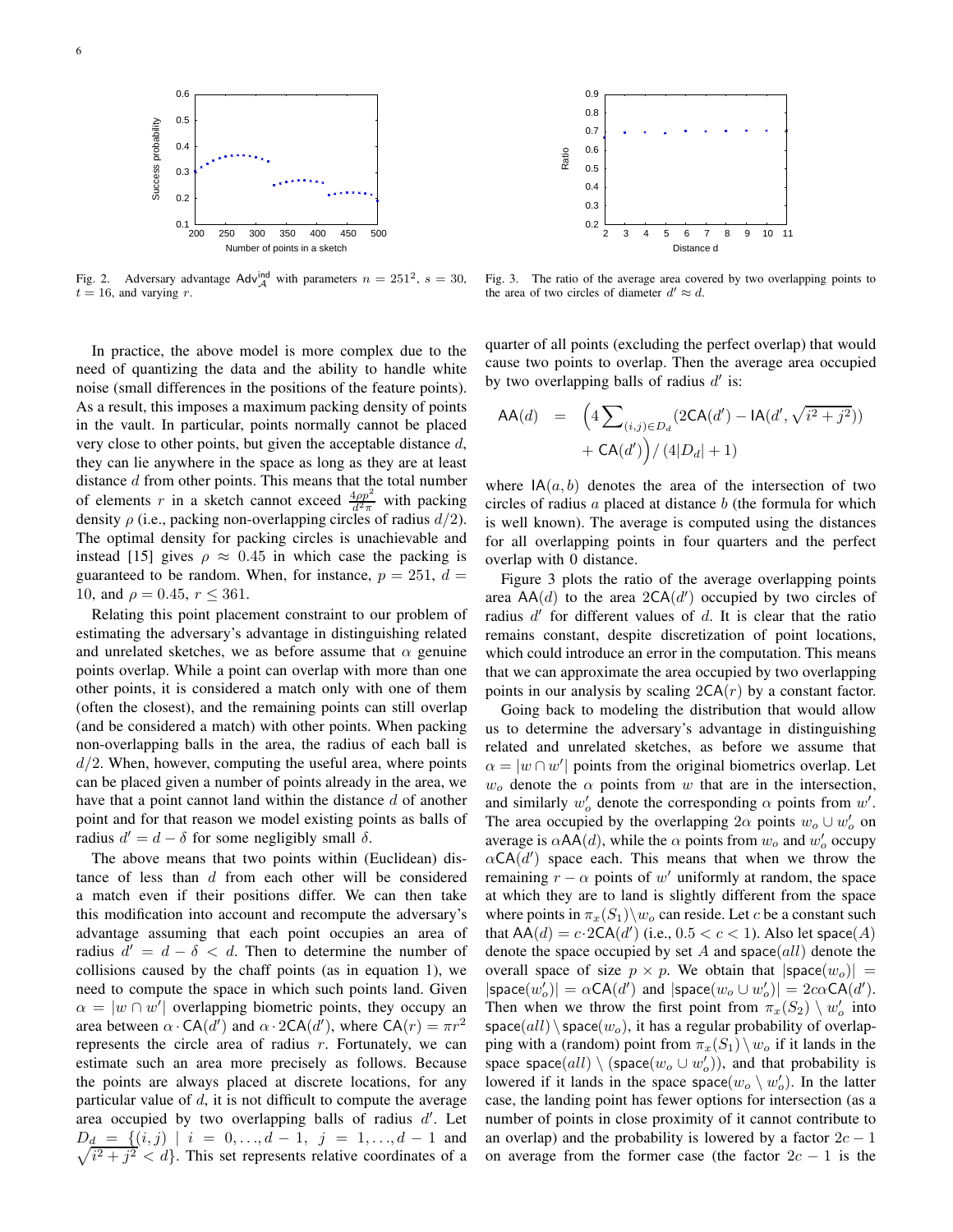fraction of the thrown ball's area that can overlap with another point in  $w$ ). Similar logic applies to other points that we throw with the difference that the areas occupied by existing points increase. Note that this model is still an approximation, as each ball can overlap with several balls near it. Since taking into account all possible overlaps will result in a significantly more complex model, we instead use this approximation as the lower bound on the attacker's advantage. That is, because we underestimate the remaining space at which we throw points, this results in greater probability of overlap of two balls, and the adversary's distinguishing probability is better when the number of spurious overlaps is small. Also note that the probability that a ball of radius  $d'$  overlaps with more than a single ball near it grows as the number of chaff points in a sketch increases.

To determine the number of overlapping points between  $\pi_x(S_1)$  and  $\pi_x(S_2)$ , we might wish to rewrite equation 1 in a similar form. First observe that when we throw the first point after the  $\alpha$  overlapping points from the original biometrics have been determined, the probability of overlap with the remaining  $a = r - \alpha$  points from  $S_1$  is

$$
\frac{n-2c\alpha{\rm CA}(d')}{n-\alpha{\rm CA}(d')}\cdot\frac{a{\rm CA}(d')}{n-\alpha{\rm CA}(d')}+\frac{(2c-1)\alpha{\rm CA}(d')}{n-\alpha{\rm CA}(d')}\cdot\frac{(2c-1)a{\rm CA}(d')}{n-\alpha{\rm CA}(d')}
$$

(3) Here the factors  $\frac{n-2c\alpha C A(d')}{n-\alpha C A(d')}$  and  $\frac{(2c-1)\alpha C A(d')}{n-\alpha C A(d')}$  correspond to the probabilities that the ball falls within the space  $\mathsf{space}(all) \backslash (\mathsf{space}(w_o \cup w'_o))$  and  $\mathsf{space}(w_o \backslash w'_o)$ , respectively, from the total available space  $n - \alpha C A(d')$  (corresponding to space(all)  $\setminus$  space(w<sub>o</sub>)). Then for the first case, the probability of overlap is  $\frac{aCA(d')}{n-\alpha CA(d')}$ , and it is lowered by a factor  $2c - 1$  in the second case as described above. When we next throw the second point, the probability of overlap with the remaining points in  $S_1$  (which do not already overlap with points from  $S_2$ ) becomes  $\frac{n-2c(\alpha+1)CA(d')}{n-(\alpha+1)CA(d')} \cdot \frac{(a-1)CA(d')}{n-(\alpha+1)CA(d')}$ points from S<sub>2</sub>) becomes  $\frac{n - 2c(\alpha+1)CA(d')}{n-(\alpha+1)CA(d')}$   $\cdot \frac{(a-1)CA(d')}{n-(\alpha+1)CA(d')}$   $\cdot \frac{(2c-1)(a-1)CA(d')}{n-(\alpha+1)CA(d')}$  or  $\frac{n-2c\alpha CA(d')-CA(d')}{n-(\alpha+1)CA(d')}$  ·  $\frac{aCA(d')}{n-(\alpha+1)CA(d')} + \frac{(2c-1)\alpha CA(d')}{n-(\alpha+1)CA(d')} \cdot \frac{(2c-1)aCA(d')}{n-(\alpha+1)CA(d')}, \text{ depending on}$ whether the previous point resulted in a hit or miss, respectively.

As it can be seen from the formulas, there are non-trivial changes to the probabilities after throwing a point depending on whether it resulted in a hit or a miss. That is, the probability of k hits after throwing  $a > k$ ) balls in this model is determined not only by the values of  $k$ ,  $a$ , and the available space for the points, but also by the order of the hits among the  $a$  thrown points. While given a complete specification of the problem (namely, the parameters  $p, d, s$ , r, and  $\alpha$ ), we can compute the probability of the quantity  $z = |\pi_x(S_1) \cap \pi_x(S_2)|$  taking on any given value, a lack of complete characterization of this distribution prevents us from determining its mean value and therefore clearly defining a strategy for the distinguishing attack.

To mitigate the issue, we propose to determine the necessary mean value by additionally simplifying the model. We proceed with the hypergeometric distribution analyzed in equation 1 for exact (rather than approximate) point overlaps. Note that when matching is approximate and each point occupies an area of size  $CA(d/2) = \pi(d/2)^2$ , we need to use bins of size  $CA(d/2)$  instead of previous size 1. This means that b becomes  $b = n - \alpha C A(d/2)$  and each hit removes the area  $CA(d/2)$  from the available space. If we let X' denote a random variable that corresponds to the number of collisions between the elements of  $\pi_x(S_1)$  and  $\pi_x(S_2)$  in this modified setting, we obtain the mean value  $E[X'] = \frac{a^2CA(d/2)}{b}$  $\frac{b^{(a/2)}}{b}$ , where  $a = r - \alpha$ ,  $b = n - \alpha \mathsf{CA}(d/2)$ , and  $\alpha \geq s - t/2$  for related biometric samples and  $\alpha \leq s - t/2 - 1$  otherwise. Then based on this estimate of  $E[X']$ , the adversary's success probability can be computed using the modified equation 1 similar to equation 2 or using equation 3. We obtain that the number of spurious overlaps between chaff and other biometric points without a match would increase by approximately a multiplicative factor of  $CA(d/2)$  compared to the case when the points had to be matched exactly. While this lowers the adversary's distinguishing probability (compared, for instance, to the probabilities in Figure 2), it also substantially increases the cost of Rec $(w', S)$  that reconstructs w from its sketch S and a legitimate related biometric  $w'$ . Therefore, to maintain usability of the secure sketch scheme, when approximate point matching is used, either the granularity of the available space n needs to be increased or the number of chaff points  $r - s$ needs to be decreased. This will allow us to keep the number of spurious overlaps low, as desired. This means that we go back to the range of adversary's success probabilities depicted in Figure 2, which are clearly unacceptably high for a security construction.

*2) Attacking irreversibility:* Now the adversary is given two sketches  $S_1$  and  $S_2$  for related biometrics w and w', respectively, and its goal is to recover information about  $w$ beyond what can be learned due to the release of the sketch. We analyze the case when both  $S_1$  and  $S_2$  are produced using the fuzzy vault scheme. The attack strategy in this case consists of first computing the x-coordinates common to both  $S_1$  and S<sub>2</sub>, i.e.,  $\pi_x(S_1) \cap \pi_x(S_2)$ . Recall that the resulting set contains at least  $s - t/2$  genuine points from  $w \cap w'$  as well as spurious points (i.e., other than points in  $w \cap w'$ ). The expected number of the latter is  $(r-s+t/2)^2/(n-s+t/2)$  for related biometrics with distance  $t$ .

To attempt to recover biometric  $w$ , the adversary's attack strategy at high level is to try every subset of size  $s-t/2$  from the intersection  $\pi_x(S_1) \cap \pi_x(S_2)$ , reconstruct the polynomials that those points form in  $S_1$  and  $S_2$ , and use the remaining points of  $S_1$  and  $S_2$  to test whether the recovered polynomials could be the original polynomials that determine  $w$  and  $w'$ . In more detail, any  $s - t$  points from  $S_1$  uniquely define a polynomial of degree  $s - t - 1$ , which can be reconstructed from the x and y-coordinates included in the sketch. Then if this polynomial was the original polynomial chosen at the time of  $S_1$  creation, there will be exactly t other points in  $S_1$  lying on this polynomial, at least  $t/2$  of which must be in the intersection  $\pi_x(S_1) \cap \pi_x(S_2)$ . The attack strategy then consists of choosing  $s - t/2$  points from  $\pi_x(S_1) \cap \pi_x(S_2)$ , reconstructing the polynomial using the first  $s - t$  points and their coordinates in  $S_1$ , and checking whether the rest of the selected points (t/2 of them) lie on that polynomial *and* exactly  $t/2$  points from the remaining  $r - s + t/2$  points of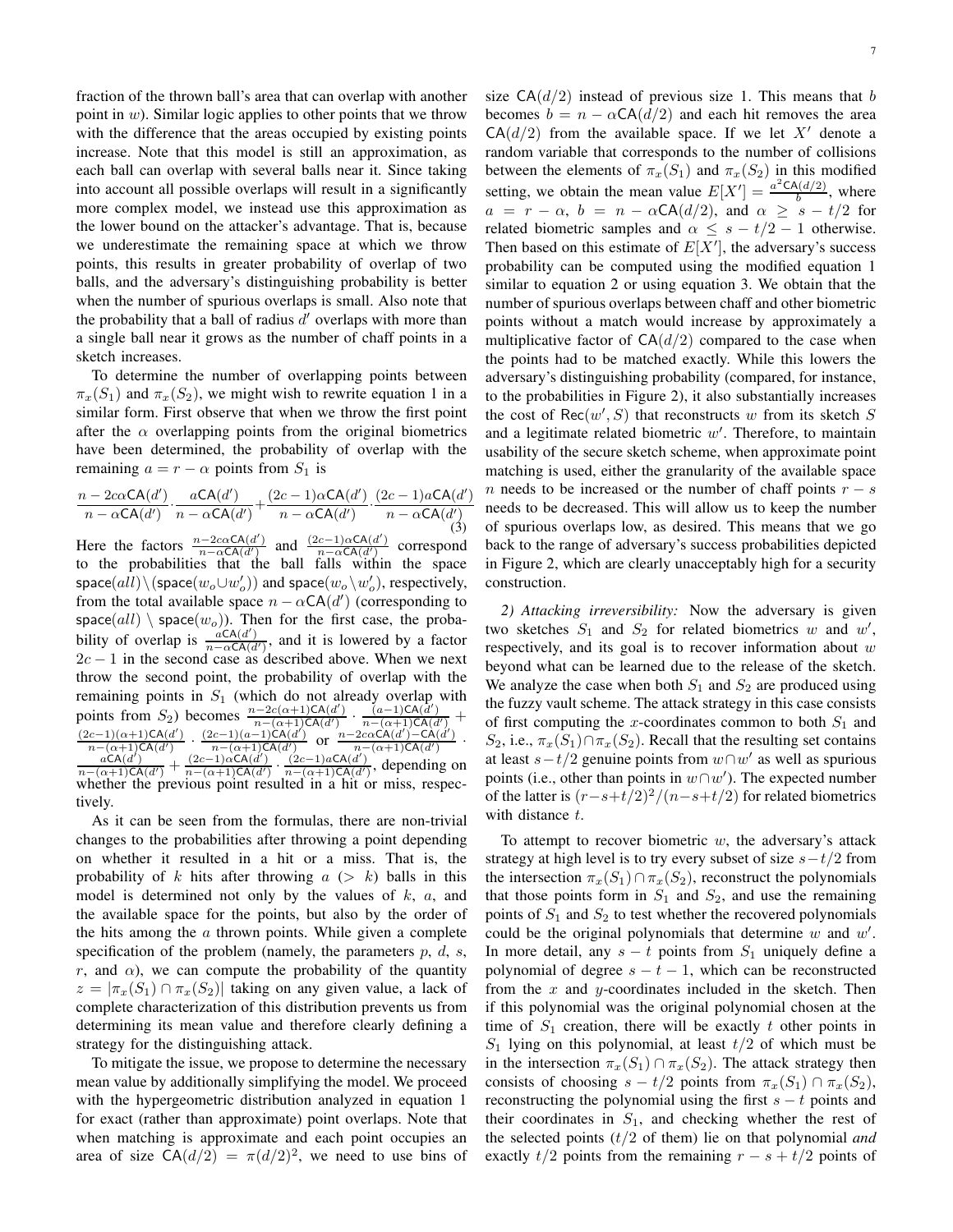On input related sketches  $S_1 = (x_1, y_1), \ldots, (x_r, y_r)$  and  $S_2 = (x'_1, y'_1), \ldots, (x'_r, y'_r)$ :

- 1) Compute  $\pi_x(S_1) \cap \pi_x(S_2)$ .
- 2) For each subset C of  $\pi_x(S_1) \cap \pi_x(S_2)$  of size  $s t/2$ : a) Reconstruct the two unique polynomials  $p_1(\cdot)$  and  $p_2(\cdot)$  of degree  $s - t - 1$  using the first  $s - t$  points and their y-coordinates in  $S_1$  and  $S_2$ , respectively.
	- b) Test whether all remaining  $t/2$  points lie on  $p_1(\cdot)$ and  $p_2(\cdot)$  as well. If not, proceed with the next set; otherwise, continue.
	- c) Use  $S_1$  to compute the number of points from  $\pi_x(S_1) \setminus C$  lying on  $p_1(\cdot)$ . Similarly, use  $S_2$  to compute the number of points from  $\pi_x(S_2) \setminus C$  lying on  $p_2(\cdot)$ . If both numbers equal to  $t/2$ , store C as a potential set that represents the original polynomials.
- 3) Choose one of the stored sets  $C$  at random and output the s points of  $S_1$  that lie on the corresponding polynomial  $p_1(\cdot)$  as the guess for w.



 $S_1$  lie on that polynomial as well. The same steps are then repeated for the second sketch  $S_2$ . More formally, the attack steps are given in Figure 4.

To quantify the success of this attack, let for the sake of the current description assume that dist $(w, w') = t$  (i.e.,  $|w \cap w'| =$ s – t/2) and let  $\ell = |\pi_x(S_1) \cap \pi_x(S_2)| - (s - t/2)$ . First note that there are  $s - t/2 + \ell$  points common to  $S_1$  and  $S_2$ and therefore there are  $\binom{s-t/2+\ell}{s-t/2}$  $\binom{-t/2+\ell}{s-t/2} = \binom{s-t/2+\ell}{\ell}$  subsets C of size  $s - t/2$  that an attacker needs to try. Because the given sketches are related, there is at least one set  $C$  that passes verification in step 2 of Figure 4. The attacker can only fail if there are more than one pair of candidate polynomials and the attacker chooses a wrong pair. In fact, if the number of such polynomial pairs is  $k \geq 1$ , then the attacker can fully recover the biometric with probability  $1/k$ . This gives us:

$$
Adv_{\mathcal{A}}^{\text{irrev}} = \frac{2^{m'}}{2^{m'} - 1} \left( \frac{1}{k} - \frac{1}{2^{m'}} \right). \tag{4}
$$

We know that  $k$  is always at least 1, and we next argue that  $k$ is small. To show this, suppose that a set C is not from  $w \cap w'$ (i.e., some points of  $C$  are not genuine biometric points), but passes verification in step 2 of the attack. Both  $p_1$  and  $p_2$ generated by the points in  $C$  have to pass through all remaining  $t/2$  points of C and exactly  $t/2$  points of the remaining  $r-s+$  $t/2$  points of  $S_1$  and  $S_2$ , respectively. The probability that each of these t points falls on a given polynomial is at most  $\frac{1}{n-1}$ . This is because the chaff points are chosen at random from  $n-1$  options out of n. This means that if the polynomial falls on one of those options, the probability is  $\frac{1}{n-1}$ ; otherwise, if the polynomial happens to fall on the remaining field value, the probability of success is 0. Then the probability that  $t/2$  points of C happen to lie on the polynomial is at most  $\left(\frac{1}{n-1}\right)^{t/2}$  and the probability that any  $t/2$  points from  $r - s + t/2$  happen to lie on the polynomial is at most  $\binom{r-s+t/2}{t/2}$  $\frac{s+t/2}{t/2}$  $\left(\frac{1}{n-1}\right)^{t/2}$ . To pass the verification in step 2, it must also be the case that the rest of the points from the sketch (i.e., r−s of them) do not fall on

the reconstructed polynomials. Because the latter probability might not be significantly smaller than 1, we bound it by 1 from the above. This allows us to compute the expected value of  $k$  as follows:

$$
E[k] < 1 + \left( \binom{s - t/2 + \ell}{\ell} \binom{r - s + t/2}{t/2} \left( \frac{1}{n - 1} \right)^t \right)^2 \tag{5}
$$

where the square is due to the fact that the verification must pass for both polynomials simultaneously. Because  $s \ll r \ll$ n, the expected value of  $k$  is small. For example, using the parameters  $n = 63001$ ,  $s = 30$ ,  $t = 16$ , and  $r = 300$  suggested in [15] with dist $(w, w') = t$  and therefore  $E[\ell] = 1$ , we obtain  $E[k] < 1 + 8.9 \cdot 10^{-122} = 1.$ 

When, dist $(w, w') < t$ , there will be multiple sets C of size  $s - t/2$  that pass verification in step 2 of the attack. These sets correspond to the same original polynomials  $p_1(\cdot)$ and  $p_2(\cdot)$  of  $S_1$  and  $S_2$ , respectively. The number of such sets is  $\binom{s-\text{dist}(w_1,w_2)/2}{\frac{s-\text{dist}(w_1,w_2)}{2}}$  $t/2$ –dist $(w_1, w_2)/2$ , while the number of spurious sets and the corresponding polynomials that pass the verification can be characterized using a generalization of the quantity in equation 5. We obtain:

$$
E[k] < \binom{s - \text{dist}(w_1, w_2)/2}{t/2 - \text{dist}(w_1, w_2)/2} + \left( \binom{s - t/2 + c}{c} - \binom{s - \text{dist}(w_1, w_2)/2}{t/2 - \text{dist}(w_1, w_2)/2} \right) \left( \frac{r - s + t/2}{t/2} \right) \left( \frac{1}{n - 1} \right)^t \right)^2 \tag{6}
$$

This analysis suggests a slight modification to the attack in Figure 4: if multiple sets  $C$  that correspond to the same polynomials  $p_1$  and  $p_2$  pass the verification in step 2, instead of choosing one of the sets at random, choose a set corresponding to the repeated polynomials  $p_1$  and  $p_2$ . In this case, the attacker's success probability approaches 1 regardless of the number of spurious sets  $C$  that pass the verification. In general, we then have that  $\mathsf{Adv}_{\mathcal{A}}^{\mathsf{irrev}}$  is greater or equal to the quantity given in equation 4. To summarize, we have:

*Claim* 2: The advantage  $\text{Adv}_{\mathcal{A}}^{\text{ind}}$  of adversary  $\mathcal{A}$  in the irreversibility game for the fuzzy vault scheme  $(SS(w),$  $Rec(w', S)$  with parameters m, m', and t, w consisting of s elements from  $\mathbb{F}_n$ , and a sketch S consisting of r points is:

$$
\mathsf{Adv}_{\mathcal{A}}^{\mathsf{irrev}} \geq \frac{2^{m'}}{2^{m'}-1} \left(\frac{1}{k} - \frac{1}{2^{m'}} \right)
$$

where the expected value of k,  $E[k]$ , is as in equation 6.

The complexity of our attack is bounded from the above by  $\binom{s-t/2+\ell}{\ell}(r-s+t/2)$  operations. Because  $\ell$  must be low for the fuzzy vault scheme to be practical, this amount of work is not expected to result in a large computational burden.

#### *B. Improved fuzzy vault*

*1) Attacking indistinguishability:* An important observation in designing an attack strategy for this construction is that it is deterministic. This immediately implies that the same biometric will always produce the same secure sketch, giving the adversary the ability to distinguish between the sketches. Thus, as an important special case we first consider the adversary's ability to win the indistinguishability game when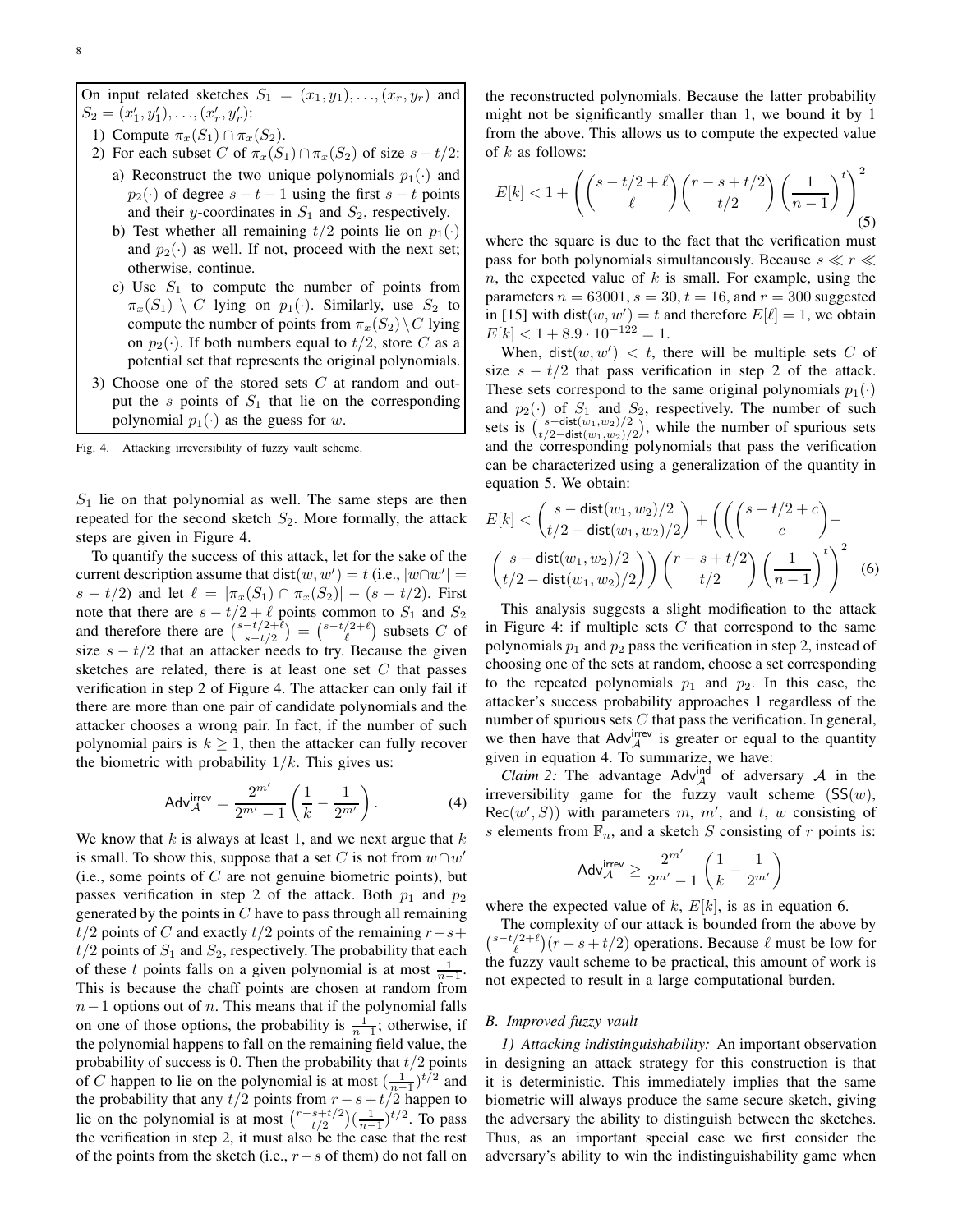On input sketches 
$$
S_1 = (c_{s-1}, c_{s-2}, \ldots, c_{s-t})
$$
 and  $S_2 = (c'_{s-1}, c'_{s-2}, \ldots, c'_{s-t})$ :\n1) If  $c_{s-i} = c'_{s-i}$  for each  $i = 1, \ldots, t$ , output 1; otherwise, output 0.

Fig. 5. Attacking indistinguishability of improved fuzzy vault scheme with  $w = w'.$ 

no noise affects multiple sketches of the same  $w$  (this arises in several applications, where multiple keys are issued using the same copy of w). Thus, when A obtains challenge  $S_2$ , it outputs 1 if  $S_2 = S_1$  and 0 otherwise. This attack strategy is summarized in Figure 5.

The above means that when  $b = 1$ , A will always guess the bit correctly, but when  $b = 0$  it might still sometimes output 1 if the two sketches happened to be the same. The probability of the latter, however, is small and we next provide a bound on its value.

Recall that sketch  $S$  consists of  $t$  coefficients of a polynomial  $p(x) = x^{s} + c_{s-1}x^{s-1} + \ldots + c_1x + c_0$ , where for biometric  $w = \{w_1, \ldots, w_s\}$  the coefficients are  $c_{s-1} = \sum w_i$ ,  $c_{s-2} = \sum w_i w_j, \dots, c_{s-t} = \sum (\prod w_i).$  We  $\sum_{i \neq j} w_i w_j, \ldots, c_{s-t} = \sum_{C \subset [1, s],}$  $C\subset [1,s],|C| = t$  $\left(\prod\right)$  $\prod_{i\in C} w_i$ ). We next give analysis of each of the coefficients  $c_i$ 's in  $S_2$  for an unrelated biometric coinciding with the respective coefficients in  $S_1$ .

First, for an unrelated random biometric  $\hat{w}$ , the probability that  $\sum_i \hat{w}_i = c_{s-1}$  is  $\frac{1}{n}$ . That is, without any restrictions, there are  $\prod_{i=0}^{s-1} (n-i)$  choices for s elements without repetitions from the set of  $n$  elements, and when the sum of the elements is fixed (in  $\mathbb{F}_n$ ), the number reduces to  $\prod_{i=1}^{s-1} (n-i)$ .

Now let us consider  $c_{s-2}$ . We start with a simpler function  $x_1x_2 = b$  in  $\mathbb{F}_n$  for a fixed value of b and treat the common case when  $n = p^2$  for a prime p. We enumerate all possible solutions  $x_1$  and  $x_2$  for this function such that  $x_1 \neq x_2$  (since all points in a biometric are different). When  $b$  is the zero element, there are  $n-1$  unordered pairs  $(x_1, x_2)$  with  $x_1 \neq x_2$ whose product equals to  $b$  (one value is zero and the other can take  $n-1$  remaining values). All elements other than zero form a cyclic multiplicative group. Thus, if  $b \neq 0$  there are either  $\frac{n-1}{2}$  or  $\frac{n-1}{2}$  – 1 pairs  $(x_1, x_2)$  with distinct  $x_1$  and  $x_2$ , when  $b$  is a quadratic non-residue or quadratic residue, respectively. This gives us that the number of pairs  $(x_1, x_2)$  satisfying the congruence for any value of b is at most  $n-1$  from the overall space of  $\frac{n(n-1)}{2}$  such pairs, giving us the fraction  $\frac{2}{n}$ .

Now recall that  $c_{s-2}$  is composed of a summation of products  $w_i w_j$  for each  $i \neq j$ . Then when there is only one product  $w_1w_2$  (i.e.,  $s = 2$ ), we obtain that it is equal to 0 more frequently than to other values. When, however,  $s > 2$ the distribution of product values drastically changes. Because all  $w_i$  have to be unique and each  $w_i$  appears in a number of products  $w_i w_j$ , the value of the sum tends to be distributed more evenly as s increases. This means that the frequency of the most common value of  $c_{s-2}$  approaches  $\frac{1}{n}$  when s grows. To illustrate this phenomenon, we plot empirical data for small values of  $n = p^2$ . In particular, for  $s = 2, 4$ , and 6 and all possible  $w = (w_1, \ldots, w_s) \in \mathbb{F}_n^s$  we find a value of the sum which occurs the highest number of times. Let that value be



Fig. 6. The ratio of the fraction of most frequent value of the sum  $c_{s-2}$  to  $\frac{1}{n}$  for different values of *n* and *s*.

denoted by  $count_{\text{max}}$  and the fraction of all biometrics w that results in such value by  $f_{\text{max}} = count_{\text{max}} / {n \choose s}$ . To evaluate how the value of  $f_{\text{max}}$  compares to  $\frac{1}{n}$ , we plot their ratio  $f_{\text{max}}/\frac{1}{n}$  in Figure 6. For  $s = 2$ ,  $f_{\text{max}} = \frac{2}{n}$  is constant; for  $s > 2$  it is clear that  $f_{\text{max}}$  rapidly approaches  $\frac{1}{n}$  from the above even for very small values of s. This means that  $\frac{2}{n}$ is a generous upper bound on the probability that  $c_{s-2}$  of a randomly chosen  $\hat{w}$  will coincide with a specific value of that coefficient for an unrelated biometric w.

Extending this analysis to  $c_{s-3} = \sum w_i w_j w_k$ , where i, j, and  $k$  are pairwise distinct, we obtain that the most frequently occurring value of  $c_{s-3}$  is 0 and when  $s = 3$  (i.e., there is only one product). In that case, the number of possibilities that result in that product is  $\frac{(n-1)(n-2)}{2}$  out of  $\frac{n(n-1)(n-2)}{2 \cdot 3}$  total choices (and the number of possibilities when the product is non-zero is at most  $\frac{n-3}{2} \cdot \frac{n-1}{2}$ ). This gives us that the fraction of triples that can result in any given product from the overall space is  $\leq \frac{3}{n}$ . For  $c_{s-4}$ , the maximum fraction is  $\leq \frac{4}{n}$ ; for  $c_{s-5}$ , it is  $\leq \frac{5}{n}$ , etc. Therefore, the adversarial error is at most  $\frac{t!}{n^t}$ , and in practice will be close to  $\frac{1}{n^t}$  because  $s > t$ . Both of these quantities are very low even for small values of  $t$ (e.g., 2). This gives us that the probability with which the adversary can mistakenly consider two unrelated biometrics to be related is very small. The adversary's advantage in the 2-indistinguishability game then is:

$$
\begin{aligned}\n\text{Adv}_{\mathcal{A}}^{\text{ind}} &= 2 \left| \Pr[b' = b] - \frac{1}{2} \right| = 2 \left| \Pr[b' = 1 | b = 1] \Pr[b = 1] \right. \\
&\quad + \Pr[b' = 0 | b = 0] \Pr[b = 0] - \frac{1}{2} \left| \\
&= \left| 2\Pr[b' = 1 | b = 1] \frac{1}{2} + 2\Pr[b' = 0 | b = 0] \frac{1}{2} - 1 \right| \\
&= \left| \Pr[b' = 1 | b = 1] + 1 - \Pr[b' = 1 | b = 0] - 1 \right| \\
&= \left| \Pr[b' = 1 | b = 1] - \Pr[b' = 1 | b = 0] \right| > 1 - \frac{t!}{n^t}.\n\end{aligned}
$$

We obtain the following result:

*Claim 3:* The advantage  $\text{Adv}_{\mathcal{A}}^{\text{ind}}$  of adversary  $\mathcal{A}$  in the 2indistinguishability game for the improved fuzzy vault scheme  $(SS(w), Rec(w', S))$  with w consisting of s elements from  $\mathbb{F}_n$ and dist $(w, w') \leq t$  required for reconstruction for the special case when related sketches are produced using the same  $w$  is:

$$
\mathsf{Adv}_{\mathcal{A}}^{\mathsf{ind}} > 1 - \frac{t!}{n^t}.
$$

To address the problem of distinguishability in the general case, we are now given two sketches  $S_1 = (c_{s-1}, c_{s-2}, \ldots, c_{s-1}, c_{s-2}, \ldots, c_{s-2})$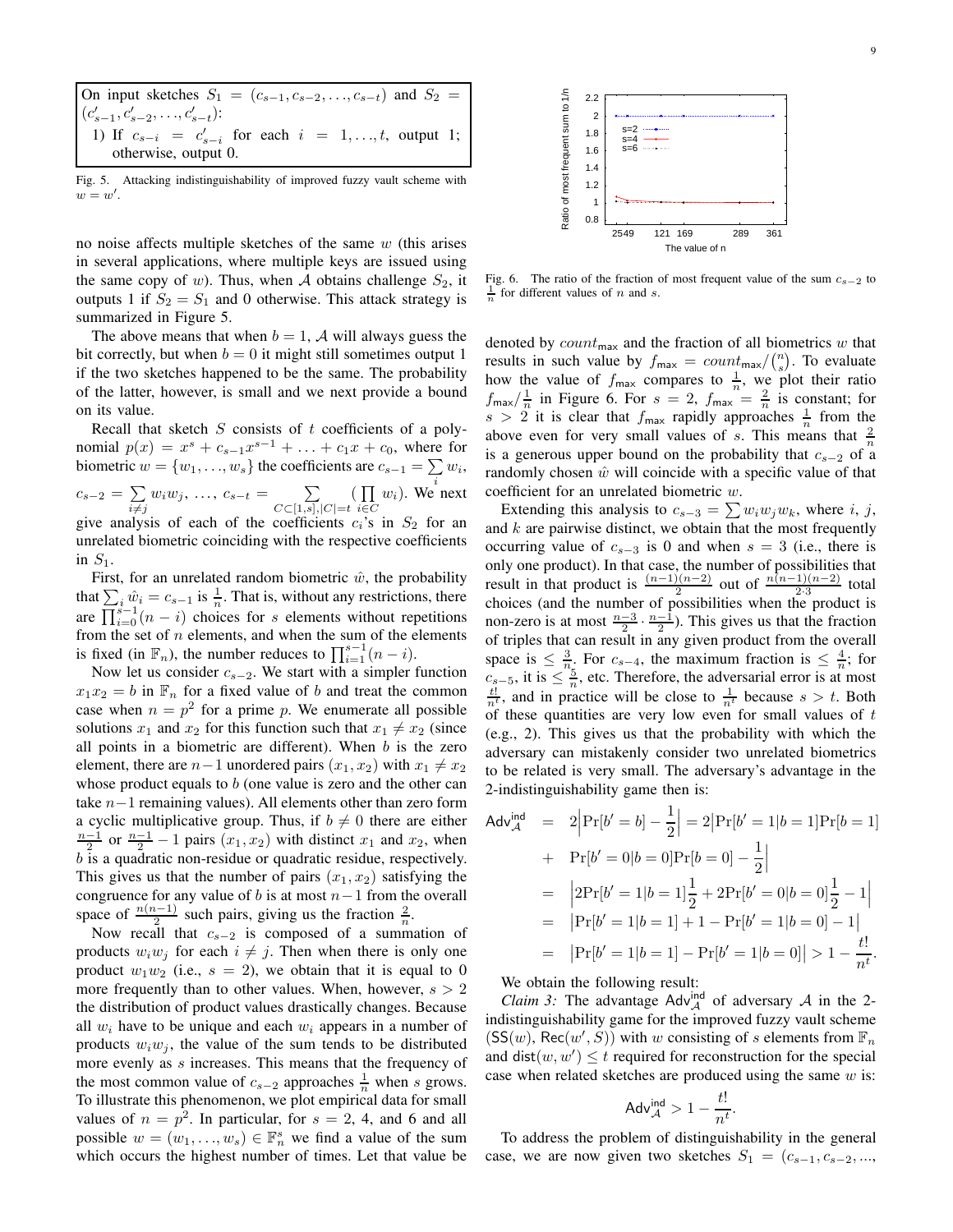- 1) Assume that the corresponding biometrics  $w$  and  $w'$ have  $s - t/2$  elements in common.
- 2) Construct  $t$  equations generated by the coefficients in  $S_1$  and  $S_2$  and attempt to solve them.
- 3) If at least one solution is found, output 1; otherwise, output 0.

Fig. 7. Attacking indistinguishability of improved fuzzy vault scheme in the general case.

 $(c_{s-t})$  and  $S_2 = (c'_{s-1}, c'_{s-2}, ..., c'_{s-t})$ . Suppose that the two biometrics w and  $w'$  corresponding to the sketches  $S_1$  and  $S_2$ , respectively, have  $s - k$  elements in common, where k can take any integer value from  $0$  up to  $s$ . That is,  $k$  elements of w are different from some other  $k$  elements of  $w'$ . In our case, k is unknown, and our goal is to determine its value, which will allow us to decide whether these two biometrics are related or not.

From Vieta's formulas, we know the relation between the roots of a normalized polynomial (i.e., when the leading coefficient is 1) and its coefficients. For example, the summation of the roots is equal to the negative of the second leading coefficient. Using that information, we can easily derive equations for the elements not common to the biometrics and the coefficients in the given sketches by subtracting coefficients of the sketches. The first two equations are:

$$
c_{s-1} - c'_{s-1} = \sum_{i=1}^{i=k} w_i - \sum_{i=1}^{i=k} w'_i
$$
  

$$
c_{s-2} - c'_{s-2} = (c_{s-1} - \sum_{i=1}^{i=k} w_i) \sum_{i=1}^{i=k} w_i + \sum_{i,j=1, i \neq j}^{i,j=k} w_i w_j
$$
  

$$
- (c'_{s-1} - \sum_{i=1}^{i=k} w'_i) \sum_{i=1}^{i=k} w'_i - \sum_{i,j=1, i \neq j}^{i,j=k} w'_i w'_j
$$

where  $w_i$ 's and  $w_i'$ 's are the elements that do not appear in  $w'$ and w, respectively, and are therefore the roots not common to the polynomials in  $S_1$  and  $S_2$ .

Similar to the above equations, we can construct all  $t$ equations generated by the first known  $t$  coefficients of the two sketches. To be able to do so, however, we will have to guess the value of  $k$ . Here, the adversary's strategy is to set the value of k to  $t/2$ . Then if these two sketches are in fact related with dist $(w, w') = t$ , the equations can be solved for  $w_i$ 's and  $w'_i$ 's. This attack strategy is described in Figure 7.

If the sketches are related and the distance between them is less than  $t$ , the adversary is overestimating their difference (i.e.,  $k < t/2$ ), yet the equations will lead to an acceptable solution. That is, in case of  $dist(w, w') < t$ , some roots in the equations corresponding to the elements of  $w$  will be equal to roots corresponding to the elements of  $w'$ . Therefore, if the biometrics are indeed related, the adversary will find acceptable and valid solutions for the equations and with probability 1 will output a correct guess that the biometrics are related.

If the sketches, however, are not related, the adversary will do her best to solve the equations. There are two possible cases: (i) the adversary does not find any valid solution in the field for this equation set and thus outputs that the biometrics are not related or (ii) the adversary in fact finds a valid and acceptable solution set to these equations and outputs that the biometrics are related. Because in the latter case the adversary makes a wrong guess, we need to find the probability that two non-related sketches lead to a set of equations that will result in a valid solution in the field.

To do so, we re-write the adversary's advantage in the 2 indistinguishability game as

$$
Adv_{\mathcal{A}}^{\text{ind}} = 2 \left| Pr[b' \neq b] - 1/2 \right| = 2 \left| Pr[b' \neq b | b = 1] Pr[b = 1] \right|
$$
  
+ 
$$
Pr[b' \neq b | b = 0] Pr[b = 0] - 1/2
$$

We also know that  $Pr[b' \neq b | b = 1] = 0$  and let  $Pr[b' \neq b | b = 1]$ 0] = q. Then we obtain  $\text{Adv}_{\mathcal{A}}^{\text{ind}} = 2 |(1/2)q - 1/2| = 1 - q$ . To find a bound for probability  $q$ , we use the fact that each sketch is a set of coefficients of an s-degree polynomial. This means that the total number of biometrics in this representation is  $\binom{n}{s}$  and the total number of related biometrics is  $R = \sum_{i=0}^{t/2} {s \choose i} {n-s \choose i}$ , where i represents the number of elements in a biometric that are different from the original one. This give us the total number of non-related biometrics  $NR = \binom{n}{s} - R$ . We can see that R is dominated mainly by the last factor, i.e.,  $\binom{s}{t/2} \binom{n-s}{t/2}$ .

When we reveal  $t$  coefficients, we are looking at a space of size  $n<sup>t</sup>$  since each coefficient can take any value from the field. In total, we could have  $n<sup>t</sup>$  possibilities for sketches. On the other hand, we can have up to  $R$  related sketches for any given biometric. To determine how closely the above analysis corresponds to the numbers that can be empirically observed, we performed experiments for different values of  $s$  and  $t$  with fixed  $p$  and counted the number of unique sketches that related and non-related biometrics generate. In our experiments, we observed that each related biometric generates a different set of coefficients and thus produces a unique sketch among the sketches corresponding to related biometrics. Therefore, from the overall possible space (of size  $n<sup>t</sup>$ ), sketches for biometrics related to any given biometric  $w$  occupy a subset of size  $R$ .

The next step is to determine the distribution of non-related sketches over the entire possible set of sketches, which will allows us to find the probability of error. That is, the distribution of the non-related sketches of a given biometric will allow us to determine the number of them colliding with the related sketches. Our experiments (detailed below) suggest that this distribution is uniform over the entire range of possibilities that non-related sketches can take. This information tells us that the expected number of non-related biometrics which generate sketches that are the same as one of the related sketches will be approximately  $(R/(n^t) \cdot NR)$ ; we call this number "the error count." The error count allows us to compute the probability that the adversary fails to determine the answer correctly. That is, given non-related sketches  $S_1$  and  $S_2$ , the adversary declares them as related when another sketch related to  $S_1$  is the same as  $S_2$ . This probability is the ratio of the error count and the total number of sketches produced in this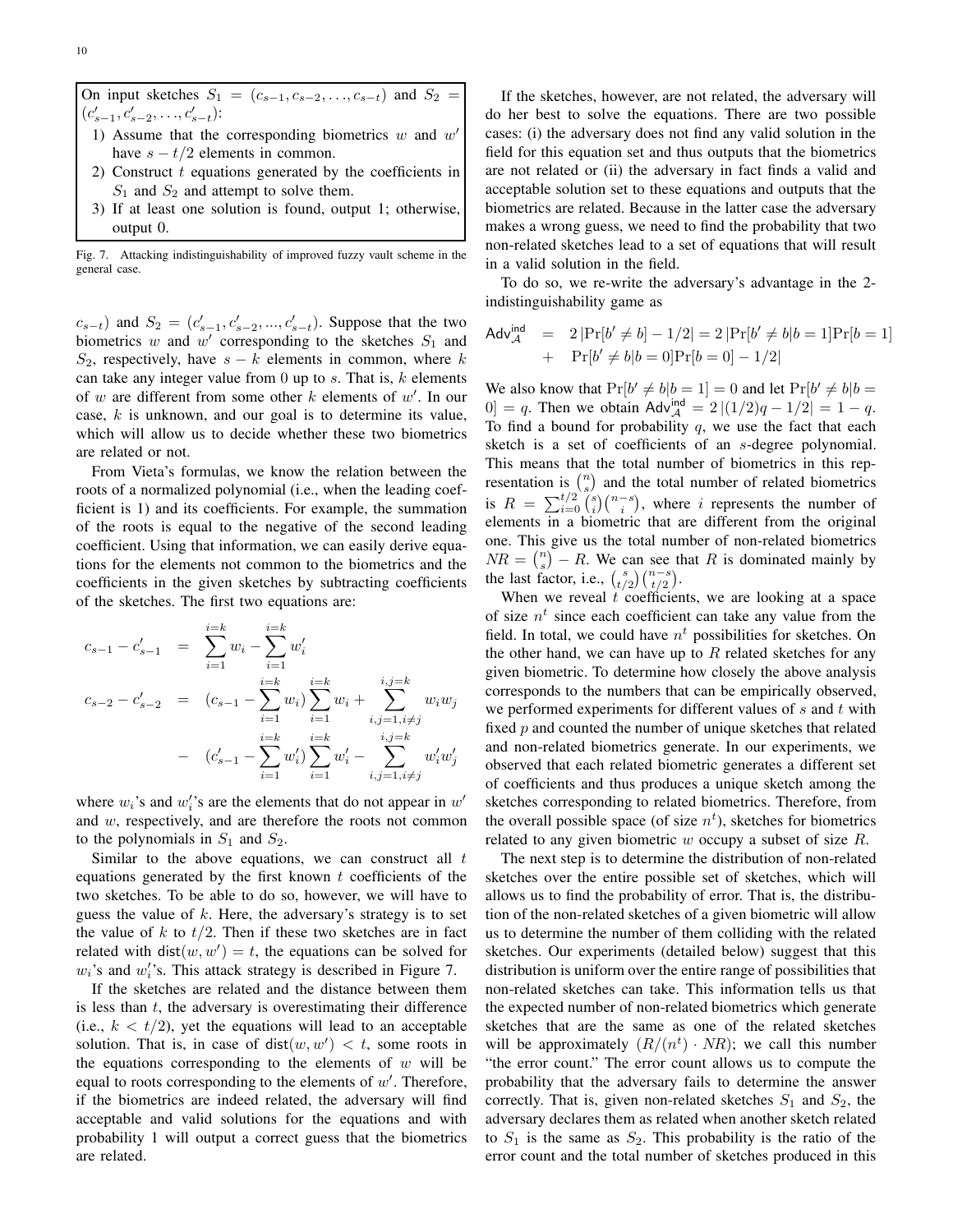TABLE I THE TOTAL NUMBER OF COLLISIONS BETWEEN RELATED AND UNRELATED SKETCHES (ERROR COUNT) BASED ON THEORETICAL ANALYS IS (DENOTED "COMPUTED") AND EXPERIMENTAL VALIDATION (DENOTED "OBSERVED").

| Biometric | $t=2$                         |                     | $t=4$                                                 |        | $t=6$ |     |
|-----------|-------------------------------|---------------------|-------------------------------------------------------|--------|-------|-----|
| size      |                               |                     | computed observed computed observed computed observed |        |       |     |
| $s=6$     |                               | $32,565$   $32,221$ | 1.196                                                 | 1.080  | N/A   | N/A |
| $s=7$     |                               | $97,652$ 97.429     | 4.081                                                 | 4.392  | 58    |     |
| $s=8$     | 237, 050   236, 972   10, 883 |                     |                                                       | 11.577 | 179   | 34  |

setting,  $\binom{n}{s}$ , which gives us  $\left(R/(n^t)\cdot (NR/\binom{n}{s})\right)$ . We can see that NR is fairly close to  $\binom{n}{s}$  when t is not large, giving us an approximation of the failure probability  $q \approx R/(n^t)$ .

To confirm this analysis, we show our experimental results. In the experiments, we counted the total number of collisions between related and non-related sketches to produce the value of the error count and compared it to the value computed according to the formula. The experiments were run for  $s = 6, 7, 8$  when p was set to 5. We provide the error count values both computed according to the formula and empirically counted (observed) in Table I. It is clear that there is a small difference between the two types of values.

To simplify the expression for  $q$  and find a lower bound on the adversary's advantage, we use an approximation of the formula  $q \approx {s \choose t/2} {n-s \choose t/2} / (n^t)$  where we replace  ${n \choose k}$ with  $\leq n^{k}/(k!)$  and obtain  $q \leq (s(n-s))^{t/2}/((t/2)!^{2}n^{t}).$ The maximum of this function happens when  $s = n/2$  and  $t = 2$  which leads to q taking the value 1/4. We obtain that Adv<sup>ind</sup>  $\geq 3/4$  regardless of the values of *n*, *s*, or *t*. We summarize this result as:

*Claim 4:* The advantage  $\text{Adv}_{\mathcal{A}}^{\text{ind}}$  of adversary  $\mathcal{A}$  in the 2indistinguishability game for the improved fuzzy vault scheme  $(SS(w), Rec(w', S))$  with w consisting of s elements from  $\mathbb{F}_n$ and dist $(w, w') \leq t$  required for reconstruction is:

$$
\mathsf{Adv}_{\mathcal{A}}^{\mathsf{ind}} \gtrsim 3/4.
$$

Note that the adversary's computation is mainly dominated by methods for solving the equations. The first equation has degree 1 and each consecutive equation's degree increases by one from the one before. Overall, we have  $t$  variables and the last equation has degree  $t$ . Solving this equation set of multivariate polynomials is generally an NP-complete problem [17]. In our case, however, we can eliminate some possibilities and determine the complexity of the search space. In particular, we know that the variables  $w_i$  are different from each others and so are  $w'_i$ . The total number of possibilities for assigning values to these variables from a field of  $n = p^2$ elements is  $\binom{n}{t/2}^2$ , which is roughly  $\left(\frac{1}{\pi t}\right)\left(\frac{2en}{t}\right)^t$ . Therefore, for small values of  $n$  and  $t$  this attack is quite feasible for a computationally bounded adversary. On the other hand, when  $n$  and  $t$  increase, existing publications such as [17] show how to approach the general problem of solving multivariate polynomial equations over a finite field. One can apply these methods to reduce the complexity of the proposed attack. We can therefore conclude that the improved fuzzy vault scheme is computationally resistant to our attack for very large values of  $n$  and  $t$ . However, in reality, the more common case is 3) If  $|\textsf{supp}(v)| \leq t$ , output 1; otherwise, output 0.

Fig. 8. Attacking indistinguishability of Pinsketch scheme.

when the difference between biometrics is fairly small. We have seen when  $t = 0$  this attack becomes relatively simple to be performed. Also when  $t$  is a small number, the computation complexity of  $O(n^t)$  can be affordable.

*2) Attacking irreversibility:* Now the goal is to extract the original biometric  $w$ , given its secure sketch  $S_1$  and a sketch  $S_2$  of a related biometric  $w'$ . Note that the strategy in attacking indistinguishability of the improved fuzzy vault scheme recovers biometric points in order to determine whether  $w$  and  $w'$ are related or not. It is important to notice, however, that the points that the adversary recovers are those by which  $w$  and  $w'$ differ from each other. Therefore, even though the adversary can learn  $t/2$  points of w and  $t/2$  points of w' (including some points common to them if  $dist(w, w') < t$ , this strategy does not lead to the recovery of sufficient information to gain a non-negligible advantage in the irreversibility game. In particular, the entropy loss of this type of secure sketch is  $t \log n$ , which is the same as recovering t biometric points. We thus obtain that if the adversary uses  $t$  recovered points and guesses the remaining  $s - t$  points it cannot win the irreversibility game with a sufficiently large probability. The success probability, however, can substantially grow when the adversary is able to obtain more than two sketches that correspond to related biometrics. After recovering  $t$  points from each pair of sketches, the adversary will likely be able to obtain a larger number of points of  $w$  and thus gain a nonnegligible advantage in recovering information about  $w$  which is not available from its single sketch  $S_1$ .

# *C. Pinsketch*

*1) Attacking indistinguishability:* The adversary receives two secure sketches  $S_1 = \text{syn}(w_1) = (s_1, s_3, \ldots, s_{2t-1})$ and  $S_2 = \text{syn}(w_2) = (s'_1, s'_3, \ldots, s'_{2t-1})$ , and its goal is to determine the coin flip, i.e., whether the biometrics  $w$  and  $w'$  are related or not. Because the reconstruction procedure requires computation of the syndrome of the (noisy) biometric, the adversary's strategy in this case is simple and shown in Figure 8.

To analyze the success probability of  $A$ , we first note that the adversary will always guess correctly when  $w$  and  $w'$ are related. When  $w$  and  $w'$  are not related, the resulting  $syn(v)$  can either be decodable or not decodable. Because a linear code (i.e., BCH) is used, the success probability of the adversary is exactly the success probability in distinguishing sketches in the syndrome construction with linear codes analyzed in [6]. The analysis of [6] shows that the probability of decoding syn(v) when w and w' are unrelated is small, and the adversary wins the game with overwhelming probability.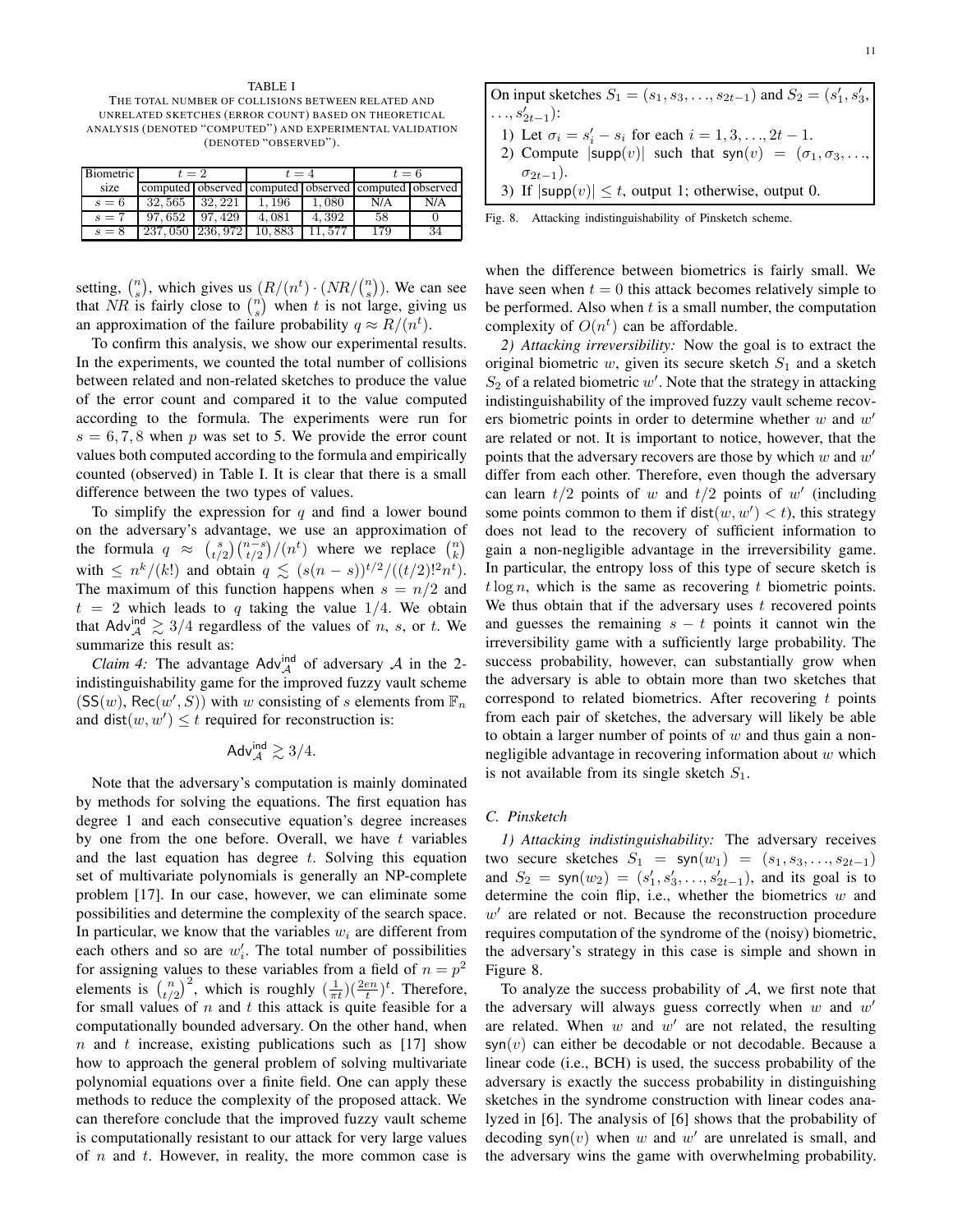We refer the reader to [6] for additional definitions regarding linear codes and their analysis.

2) Attacking irreversibility: Given a secure sketch  $S_1$  for biometric w produced using a  $(n, k_1, d_1)$ -linear code  $C_1$  in a secure sketch construction with parameters  $m$ ,  $m'_1$ , and  $t_1$  and a secure sketch  $S_2$  for biometric w' produced using a  $(n, k_2, d_2)$ -linear code  $C_2$  in a secure sketch construction with parameters  $m, m'_2, t_2$ , [6] shows that when  $w = w'$ , the adversary's advantage in recovering  $w$  for the syndrome construction is

$$
\mathsf{Adv}_{\mathcal{A}}^{\mathsf{irrev}} = \frac{1}{2^{\min(m'_1, m'_2)} - 1} \left( \frac{2^{\min(m'_1, m'_2)}}{2^{k_1 + k_2} - \text{Rank}(G_{1,2})} - 1 \right)
$$

where  $G_{1,2}$  denotes the  $(k_1 + k_2) \times n$  matrix  $\begin{bmatrix} G_1 \\ G_2 \end{bmatrix}$  $\scriptstyle G_2$ and  $G_1$ (resp.,  $G_2$ ) is the generator matrix of  $C_1$  (resp.,  $C_2$ ). For Pinsketch construction, we have  $k_1 = n - t_1 \lambda$ ,  $k_2 = n - t_2 \lambda$ ,  $d_1 = 2t_1 + 1$ , and  $d_2 = 2t_2 + 1$  with binary codes (i.e., over  $\mathbb{F}_2$ ), where  $n = 2^{\lambda} - 1$  [2]. When, however,  $w \neq w'$ , the adversary will need to iterate over all possible error patterns and verify its guess, which becomes large when  $t$  is large. We refer the reader to [6] for additional details.

## IV. ANALYSIS OF EDIT DISTANCE CONSTRUCTION

Dodis et al. [2] describe two alternative ways of realizing the secure sketch construction for the edit distance given in Section II-C. The first consists of applying an existing lowdistortion embedding (that does not significantly change the distance between two biometrics after the mapping) of the edit distance into the Hamming distance and then using a syndrome construction for the Hamming distance to produce the public data. The second includes the application of a specially designed embedding of the edit distance into the set difference metric using so-called c-shinglings. After the embedding of a biometric is performed, the Pinsketch construction is applied to the resulting representation to compute the sketch. Note that in both of the above cases linear error-correcting codes are used, which means that the strategy and the analysis of [6] is applicable to both cases. We conclude that constructions for the edit distance metric do not achieve the indistinguishability and irreversibility properties.

### V. RELATED WORK

The overall literature on secure sketches and fuzzy extractors is very extensive, especially in biometric-related venues, and its overview is beyond the scope of this work. We therefore highlight the most fundamental results and the analysis related to this work.

Davida et al. [18] first proposed an off-line biometric authentication scheme, where a user authenticates by presenting a signed output of a hash function over her biometric and other attributes tied to her. Error-correcting codes are used to reconstruct the original biometric from its noisy consecutive readings. Juels and Wattenberg [19] developed a so-called fuzzy commitment scheme, which became the basis of the code-offset secure sketch construction for the Hamming distance. Juels and Sudan proposed a fuzzy vault scheme in [11], which is a secure sketch construction for the set difference metric. Dodis et al. formalized the notion of secure sketches and fuzzy extractors in their seminal work [1], [2]. That work proposed a generic conversion from a secure sketch to a fuzzy extractor, and developed a number of new or improved schemes for three distance metrics (the Hamming distance, set difference, and edit distance), most of which are outlined earlier in this work.

Security requirements for adequate use of fuzzy sketches and extractors in cryptographic applications have been developing over time. Boyen [5] showed that a number of the original constructions cannot be safely applied multiple times to the same biometric, significantly limiting their usability in practice. That work developed improved constructions using a certain type of error-correcting codes and permutation groups that satisfy the reusability requirements. Later Scheirer and Boult [12] proposed three classes of attacks on secure sketches and fuzzy vault in particular: (1) the record multiplicity attack which takes advantage of a link between related helper data (similar to multiple uses above), (2) the surreptitious keyinversion attack, where the adversary tries to recover the biometric based on any revealed key and corresponding helper data, and (3) the blended substitution attack which considers the problem of injecting false data into the stored records of helper data. The above record multiplicity (or correlation) attack has been empirically evaluated by Kholmatov and Yanikoglu [13] on the fuzzy vault scheme using a database of 400 fuzzy vault sketches (200 matching pairs). The authors were able to unlock (i.e., reconstruct the polynomial) 118 out of 200 pairs within a short period of time using two related vaults. The fuzzy vaults were constructed using polynomials of degree 8 and 200 chaff points. We note that this evaluation was performed on a specific set of parameters already knowing that two stored sketches are related. Our analysis, on the other hand, is more general and can be applied to a wide variety of parameters. Furthermore, it does not assume prior knowledge of related sketches, but rather helps to identify those records. Poon and Miri [14] also describe collusion attacks on the fuzzy vault scheme assuming that the sketches are related. Finally, Simoens et al. [6] introduced the notions of indistinguishability and irreversibility for reusable sketches and showed weaknesses of code-offset and permutation groups constructions. Here we analyze other existing constructions with respect to the indistinguishability and irreversibility properties. The follow-up work [20] investigates similar issues in the continuous domain.

More recently, Simoens et al. [21] provide three different attack strategies for an internal adversary. The approach is general, although it require a considerable number of queries and thus can be prevented by limiting such queries. In a two-part series of papers [22], [23], Lai et al. study for any key-binding or key-generating biometric cryptosystem the fundamental trade-offs among security (the length of the generated key), privacy (conditional entropy of the biometric measurements given the helper data), and key protection (conditional entropy of the key given the helper data) in two different cases. The first case [22] is when the biometric sample is used in only one system and the second study [23] considers the case